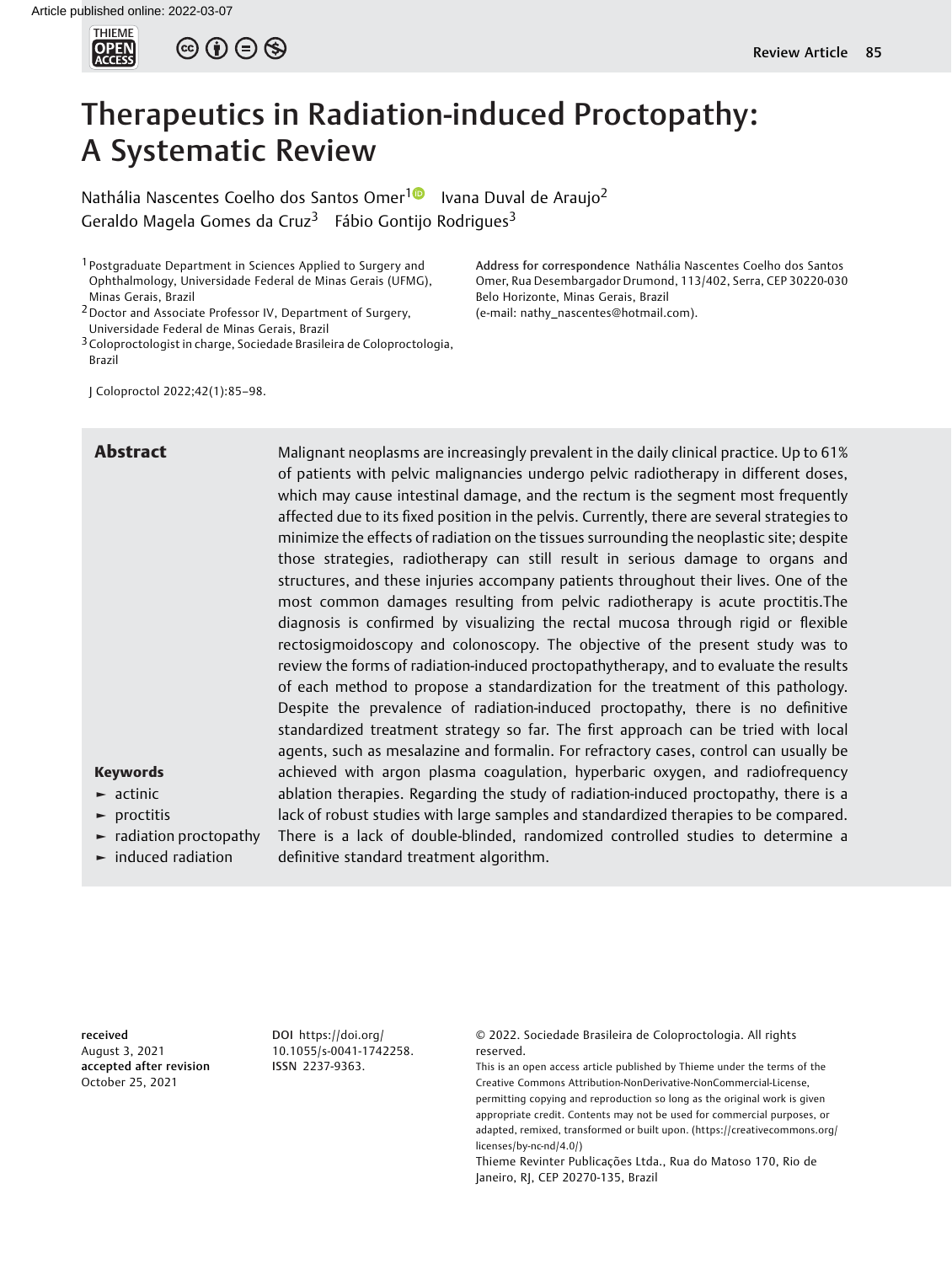# Introduction

Malignant neoplasms are increasingly prevalent in the daily clinical practice. According to data from the Brazilian National Cancer Institute (Instituto Nacional do Câncer, INCA, in Portuguese)<sup>1</sup> on the estimated incidence of tumors by gender in 2020, the most common sites for malignant neoplasms among men would be the prostate, the colon/rectum, and the respiratory system. Among women, the most common neoplasms would affect the breasts, the colon/rectum, and the cervix.

Considering these estimates, more than 65 thousand men were expected to be diagnosed with prostate cancer, and more than 16 thousand women were expected to be diagnosed with cervix cancer in Brazil in  $2020$ .<sup>1</sup> Both of these neoplasms, of pelvic location, have radiotherapy as an important therapeutic strategy, as well as other urological, gynecological and gastrointestinal neoplasms (of the bladder, uterus, rectum, and anus).<sup>2</sup> Up to 61% of patients with pelvic malignancies undergo pelvic radiotherapy in different doses, which may cause intestinal damage, and the rectum is the segment most frequently affected due to its fixed position in the pelvis. $3-6$ 

Pelvic radiotherapy can be delivered mainly by two routes: brachytherapy or an external beam. In external beam radiation, a linear accelerator is used to apply the radiation from outside the body through a two- or three-dimensional plane.<sup>5</sup> In brachytherapy, radiation is generated by implants placed on the patient, and it has the advantage of providing a more localized action with a lower incidence of injuries to adjacent tissues. Currently, there are several strategies to minimize the effects of radiation on tissues surrounding the neoplastic site, such as better patient positioning and containment devices, in addition to increasingly better technology for radiation generators.<sup>5</sup> Despite those strategies, radiotherapy can still result in serious damage to organs and structures, and these injuries accompany patients throughout their lives.

It is estimated that 1.5 to 2 million patients who have survived cancer suffer from dysfunctions of the gastrointestinal tract due to radiation-induced injuries.<sup>5</sup> One of the most common damages resulting from pelvic radiotherapy is acute proctitis. Late complications of pelvic radiotherapy also include bleeding, anemia, strictures, fistulas, and anorectal dysfunction, and they occur in up to 20% of the cases.<sup>7</sup> Irradiation of the pelvic region, when in contact with the rectum and distal sigmoid colon, can induce mucosal or even transmural damage.<sup>5,8</sup>

The incidence of radiotherapy-induced proctitis varies from 5% to  $20\%,^{9,10}$  and depends on many factors, such as the technique of application of the radiation and the dose used. Typically, the maximum dose of radiation that is well tolerated by the colon and rectum is around 60 Gy, but, in some cases, such as in cases of cervical cancer, the total dose can reach 85 Gy.<sup>5</sup> There is a relationship between the dose of radiation and the occurrence of proctitis. Doses lower than 45 Gy will rarely cause any permanent damage to the rectum, with the opposite being observed with doses higher than 70 Gy.<sup>11</sup> In addition to the total dose of radiation, the dose per session, the technique, and the number of treatment rounds are also essential to assess the risk of complications associated with radiotherapy.<sup>12</sup> Other factors inherent to the patient or the proposed treatment are also responsible for the increase in the incidence of proctitis. The presence of previous vascular disease, diabetes, and inflammatory bowel disease,  $5,13$  and habits such as alcohol consumption and smoking,  $5,13,14$  as well as the combination of chemotherapy and radiotherapy are some factors associated with an increased risk of developing radiotherapyinduced proctitis.

Radiotherapy-induced proctitis results from the effect of radiation on the intestinal wall, with the mucosa and submucosa being the most affected layers.<sup>16</sup> The pathogenesis of radiotherapy-induced proctitis has not been fully elucidated yet.<sup>5</sup> Pathological changes after irradiation begin within hours.<sup>15</sup> The radiation acts leading to cell death and apoptosis due to damage to cell DNA, lipids, and proteins.

The result is the occurrence of vascular sclerosis, obliterating arteritis, submucosal fibrosis, mucosal damage, and cellular infiltrate. $6,16$  The initial acute reaction occurs in the first weeks of treatment, and late complications such as bleeding, pain, diarrhea, and stenosis can occur years later.<sup>17</sup> The average time until the onset of symptoms is usually 8 to 12 months.<sup>6,18</sup>

The injury caused by radiation in the rectum can be acute or chronic.<sup>8</sup> Radiotherapy-induced proctitis can be acute when it occurs within 3 months after the beginning of the radiotherapy, in which case it is usually self-limited (up to 6 months) and results from damage to the rectal mucosa.5,8,18,19 This phase is characterizedmicroscopically by the presence of erosion of the lining epithelium and inflammatory infiltrate in the mucosal and submucosal layers. In  $\sim$  35% of patients, the symptoms are mild and cease spontaneously without the need for any treatment.<sup>19</sup> Chronic proctitis (which, by definition, occurs 3 months after the beginning of the radiotherapy) can take up to years to occur, with an average of 8 to 12 months after the radiotherapy. $8,20$  In the case of chronic proctitis, the pathophysiology involves an alteration in the vascular supply of the rectal wall, leading to fibrosis, transmural thickening, ulceration, and progressive obliterating enteritis.<sup>4</sup> In the chronic phase, there is no associated inflammatory process, and the histopathological findings result from small-vessel vasculopathy. The acute phase usually progresses to the chronic phase, but sometimesit can beless symptomatic,which creates a false impression of complete healing of the lesion. On the other hand, the chronic phase can manifest itself as a latent and less symptomatic acute phase, which can also generate an erroneous feeling that there was no initial inflammatory process. The transition between the acute and chronic phases occurs gradually, and there is no fixed period of time to determine this progression (about two to three months, often).

Some pathological changes can be found during this progression regarding inflammation and fibrosis.<sup>21</sup> After the end of the radiation sessions, the cells of the intestinal crypt regenerate and the superficial mucosa is restored; however, for reasons still unknown, the response may be exagerated, causing ulceration and progressive fibrosis – which characterize the chronic phase.<sup>5</sup> Between 5% and 20% of the patients will develop the chronic form.<sup>5</sup>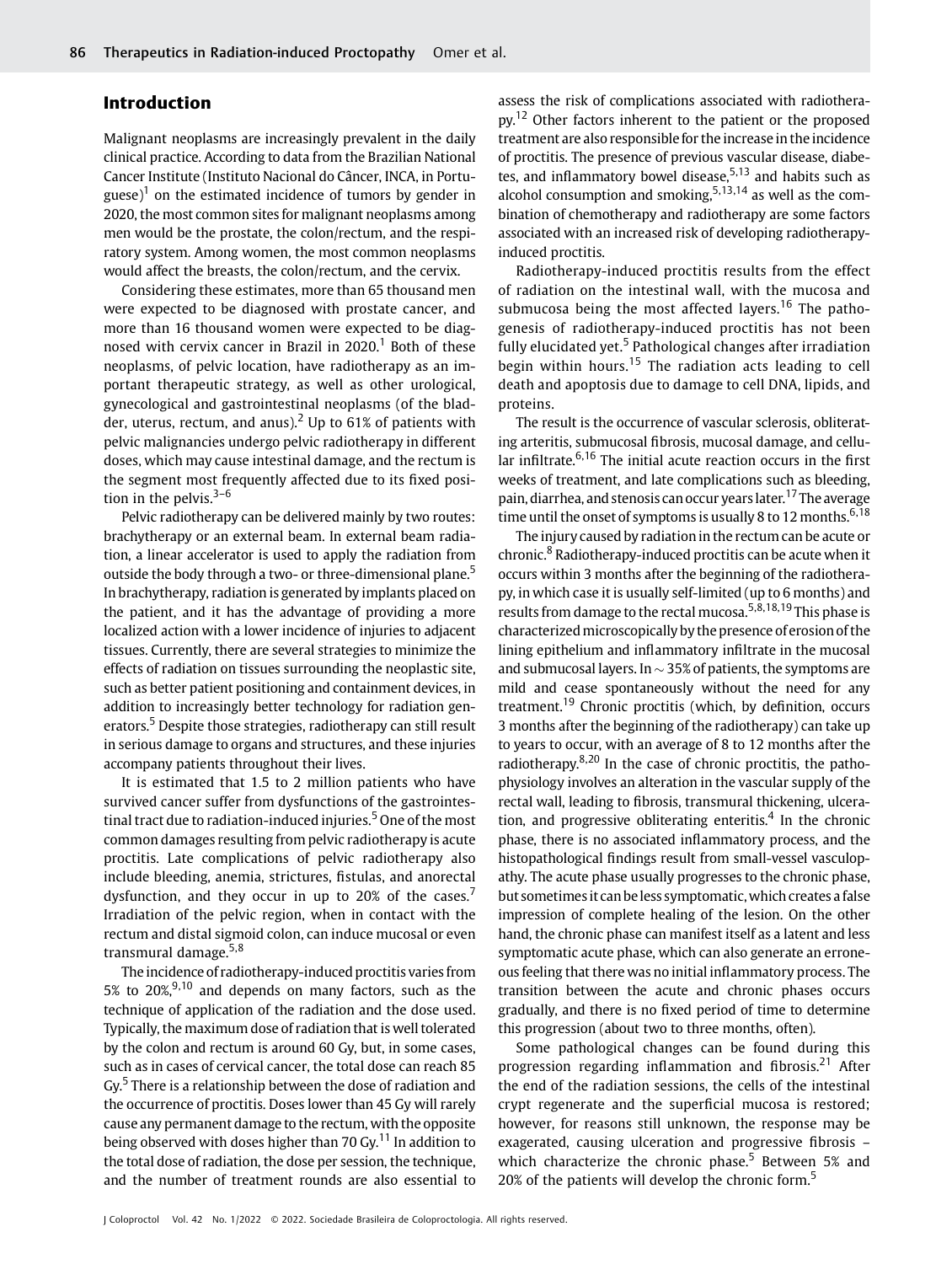Table 1 Conditions that should be considered in the differential diagnosis of radiotherapy-induced proctitis

| Infectious colitis                  |  |  |  |  |
|-------------------------------------|--|--|--|--|
| Inflammatory bowel diseases         |  |  |  |  |
| <b>Exclusion colitis</b>            |  |  |  |  |
| Ischemic colitis                    |  |  |  |  |
| Colitis due to diverticular disease |  |  |  |  |
| Malignancy                          |  |  |  |  |

It is important to carry out the correct diagnosis of radiotherapy-induced proctopathy, since the radiation itself, with the involvement of other intestinal segments, as well as psychological changes in the irradiated patient, can also cause gastrointestinal symptoms.<sup>20</sup> The diagnosis of radiotherapy-induced proctopathy is based on the clinical history of exposure to radiation due to pelvic neoplasia associated with symptoms and confirmed with imaging exams.<sup>2,8</sup> The diagnosis is confirmed by visualizing the rectal mucosa through rigid or flexible rectosigmoidoscopy and colonoscopy. In these, examinations the mucosa appears as friable, with edema, the presence of telangiectasias and, in more severe cases, extensive fibrosis with stenosis and the formation of fistulas can be observed.<sup>16</sup> The endoscopic diagnosis is important for the exclusion of other diseases that present with proctitis (►Table 1), and can also guide the proper indication of biopsies.<sup>2,12</sup> According to Vanneste et al.,<sup>2</sup> biopsies should only be performed in cases of suspected malignancy and, whenever possible, should be avoided on the wall corresponding to the irradiated organ.

Other findings such as rectal spasm, mucosal edema, and adynamic ileum can also be suggested by imaging exams during the acute phase.

The initial symptoms generally occur one to three weeks after radiotherapy, and they include vomiting, diarrhea, nausea, tenesmus, and rectal bleeding. Secondary symptoms, such as abdominal pain, nausea, vomiting, malabsorption, tenesmus, hematochezia, and constipation, occur after three months.<sup>22</sup> Rectal bleeding is the most common symptom, and refractory bleeding is a common problem that sometimes requires transfusion.<sup>9,23</sup>

Based on the severity of the symptoms, proctitis can be graded from 0 to 4 according to the classifications of the Radiation Therapy Oncology Group (RTOG) and the European Organization for Research and Treatment of Cancer (EORTC)<sup>5</sup> ( $\blacktriangleright$ Table 2).

Currently, there are no measures for the prevention of radiotherapy-induced proctopathy, $5$  so early detection and treatment are important to mitigate the effects on the patient's quality of life. The best strategy to prevent its occurrence is by reducing the radiation dose and the irradiated area. Still, some studies support measures that could contribute to the reduction in the frequency and severity of radiotherapy-induced proctopathy:<sup>22</sup>

- 1. Use of anti-inflammatories and agents that promote the renewal of colonies such as probiotics, which produce short chain fatty acids (SCFAs). Butyrate-containing enemas may be used for this purpose;
- 2. Use of low-dose laxatives, fiber supplementation, and improved water intake to reduce the risk of mechanical injury;
- 3. Follow-up and early assessment of the patient exposed to radiotherapy; and
- 4. Treatment of chronic radiotherapy-induced proctopathy.

# **Objective**

The objective of the present study was to review the forms of radiation-induced proctopathy therapy, and to evaluate the results of each method to propose a standardization for the treatment of this pathology.

# Materials and Methods

A search was performed on the MEDLINE and CAPES databases in September 2018. The following terms were used: radiation, radiation induced, radiotheraphy induced, actinic, proctitis, and

|         | Grade 0            | Grade 1                                                                                                         | Grade 2                                                                                                                                                                      | Grade 3                                                                                                                                          | Grade 4                                                                                                                                                                                                                   |
|---------|--------------------|-----------------------------------------------------------------------------------------------------------------|------------------------------------------------------------------------------------------------------------------------------------------------------------------------------|--------------------------------------------------------------------------------------------------------------------------------------------------|---------------------------------------------------------------------------------------------------------------------------------------------------------------------------------------------------------------------------|
| Acute   | Without<br>changes | Increased frequency,<br>change in bowel habits,<br>or rectal discomfort<br>that does not require<br>painkillers | Diarrhea in need of<br>parasympatholytic<br>medication, mucorrhea<br>that does not require an<br>intimate protector,<br>abdominal or rectal<br>pain in need of<br>analgesics | Diarrhea in need of<br>parenteral support,<br>mucorrhea and<br>bleeding in need of<br>the use of intimate<br>protection, abdominal<br>distention | Acute or subacute<br>obstruction. fistula or<br>perforation, bleeding<br>from the gastrointestinal<br>tract requiring<br>transfusion, abdominal<br>pain and tenesmus<br>requiring decompression<br>sounding, or colostomy |
| Chronic | Without<br>changes | Mild diarrhea, bowel<br>movement 5 times a<br>day, mild anal bleeding,<br>or mucorrhea                          | Diarrhea or moderate<br>colic, more than 5<br>bowel movements a<br>day, intermittent<br>bleeding, or excessive<br>mucorrhea                                                  | Obstruction or bleeding<br>requiring surgery                                                                                                     | Necrosis, perforation, or<br>fistula                                                                                                                                                                                      |

**Table 2** Acute and chronic radiation proctitis according to the RTOG/EORTC grading system

Abbreviations: EORTC, European Organization for Research and Treatment of Cancer; RTOG, Radiation Therapy Oncology Group.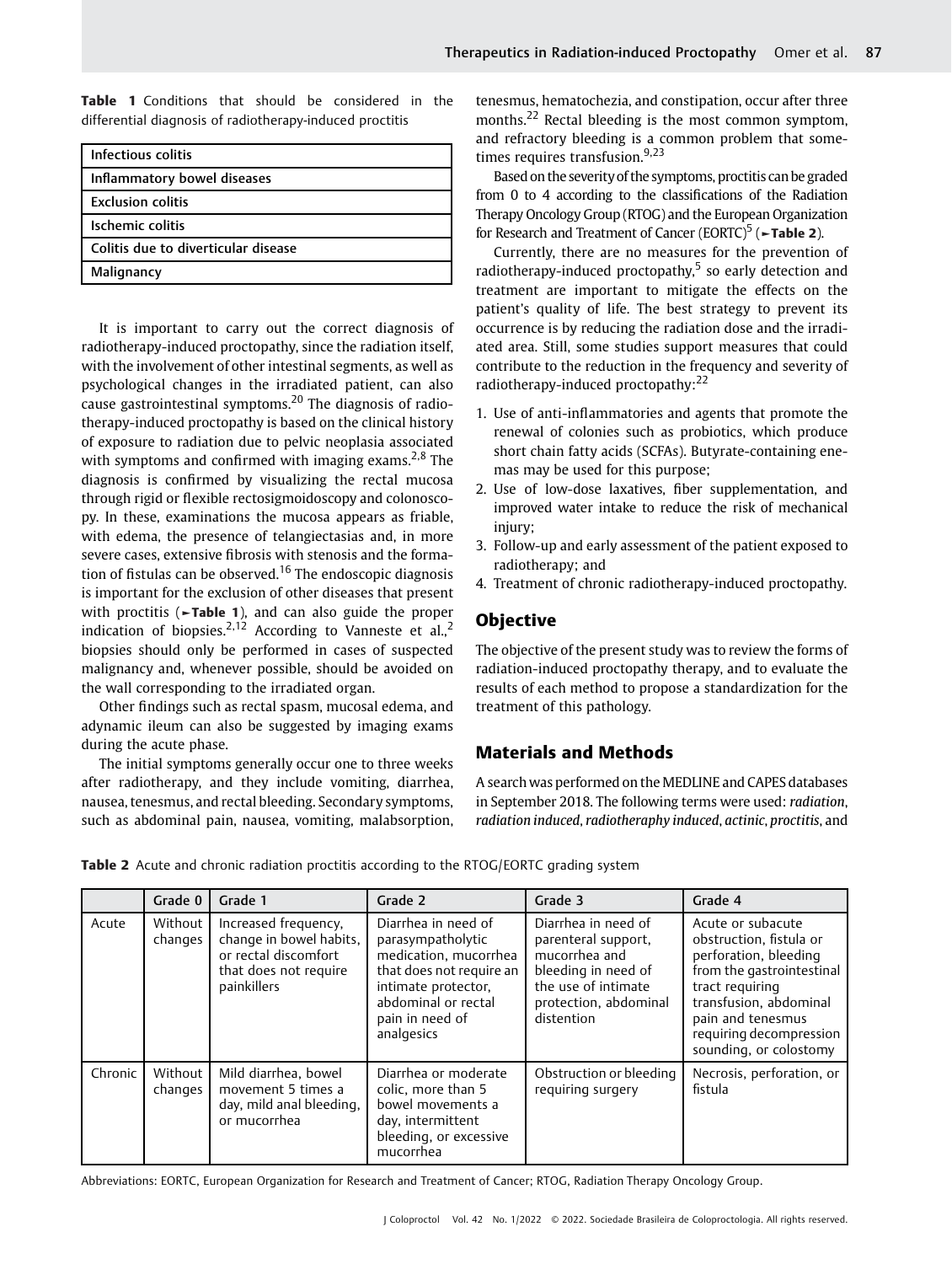

Fig. 1 Flowchart referring to how the research for articles was carried out.

proctopathy. Initially, 611 articles were found, and all of them were analyzed . The searches were performed by two different researchers, both of whom found the same articles.

# Results

The treatment for radiotherapy-induced proctopathy is still unsatisfactory, and there is only limited evidence supporting the current approaches.<sup>10</sup>

Of the 611 articles found, 89 were selected. Citations and articles with no scientific relevance were excluded, in addition to those whose results were inconclusive. Of all the articles evaluated, 67 addressed therapeutic options with response rates and possible complications. The remaining 22 articles were reviews on the topic  $($   $\blacktriangleright$  Fig. 1).

The therapeutic options are medication (topical or oral), endoscopy and surgery.<sup>8</sup> In 5% to 10% of the cases, the disease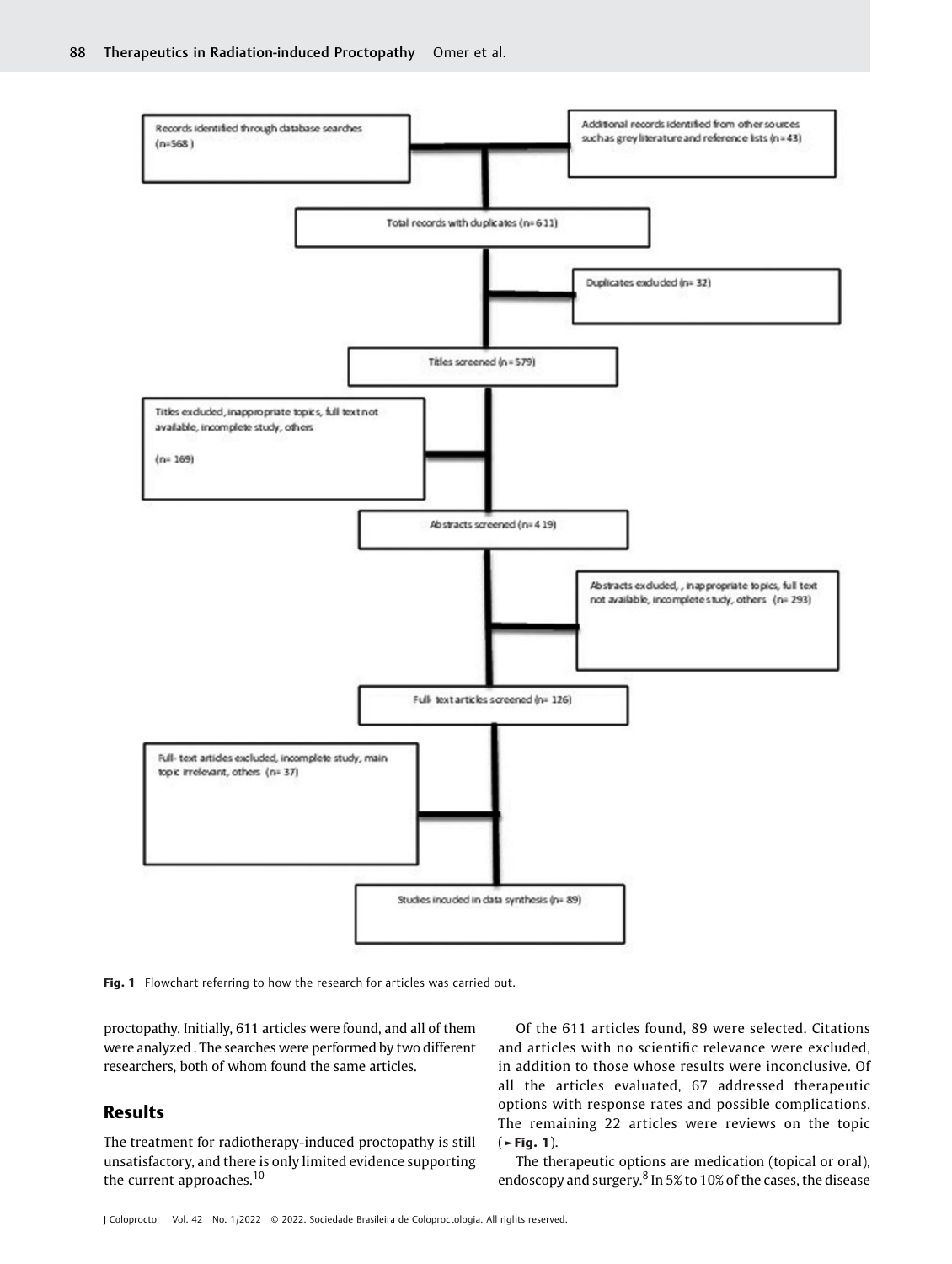

Fig. 2 Treatment algorithm proposed by Vanneste et al.<sup>2</sup> (2015).

can become severe and refractory to the topical medication and endoscopic treatments.<sup>24</sup>

The initial management consists of dietary measures, and the use of fecal-bolus-forming agents, antispasmodics, and antidiarrheals.<sup>4</sup> The treatment should be based on the pattern of the radiotherapy-induced proctopathy, the severity of the symptoms and the experience of treatment.<sup>2</sup>

In 2015, Vanneste et al.<sup>2</sup> proposed an algorithm for the treatment of radiotherapy-induced proctopathy (►Fig. 2):

Regarding drug therapy, the arsenal is vast, and includes sucralfate, SCFAs, 5-aminosalicylic acid (5-ASA) derivatives, antibiotics, and corticosteroids.<sup>3,9,16,25</sup> Most patients have improved clinical status with topical treatments. $24$  Another therapeutic option is endoscopy, which enables the administration of formalin, and the performance of cauterization with electrocautery, argon plasma coagulation, laser and radiofrequency ablation. No endoscopic treatment method has been evaluated by randomized studies that provided a standardized guide for its use.<sup>2</sup> Radiofrequency ablation of the rectal mucosa containing abnormal vascularization with microvessels and re-epithelialization is currently considered the treatment of choice by some authors.<sup>26</sup> The therapeutic methods that are indicated for this purpose, according to Vanneste et al. $<sup>2</sup>$  are formalin, argon plasma, radioablation,</sup> and hyperbaric oxygen (HO) therapy. The choice method should take into account several factors, especially local availability. Another promising form of therapy is the use of 100% oxygen in a hyperbaric chamber.

Most studies cite argon plasma coagulation as the first line of treatment; however, due to its high cost, it still has some limitations regarding use in the daily clinical practice. In addition, it can result in rectal ulceration, stenosis, and even perforation.<sup>9</sup> Most of the time, combination therapies, such as local therapy with anti-inflammatory therapy $9$  are beneficial for the patient, and should be an option in the treatment of refractory cases. Due to their greater availability, their effects on inflammatory bowel diseases, and their cost, the most used methods in the clinical practice are the administration of oral and topical anti-inflammatories and formalin.

The anti-inflammatory drugs used are those derived from 5-ASA, and they work by reducing the amount of free radicals, inhibiting prostaglandin biosynthesis, and altering the bacterial flora. The increase in inflammatory markers such as interleukins (ILs) 2, 6 and 8 occurs both in inflammatory bowel diseases and in radiotherapy-induced proctopathy, which would explain the similarity of the treatment of both diseases. $^{27}$  Despite being widely used for the treatment of inflammatory bowel diseases, there is still a lack of scientific data that support their use in radiotherapy-induced proctopathy. These agents can be used in the form of tablets administered orally or rectally, through enemas and suppositories.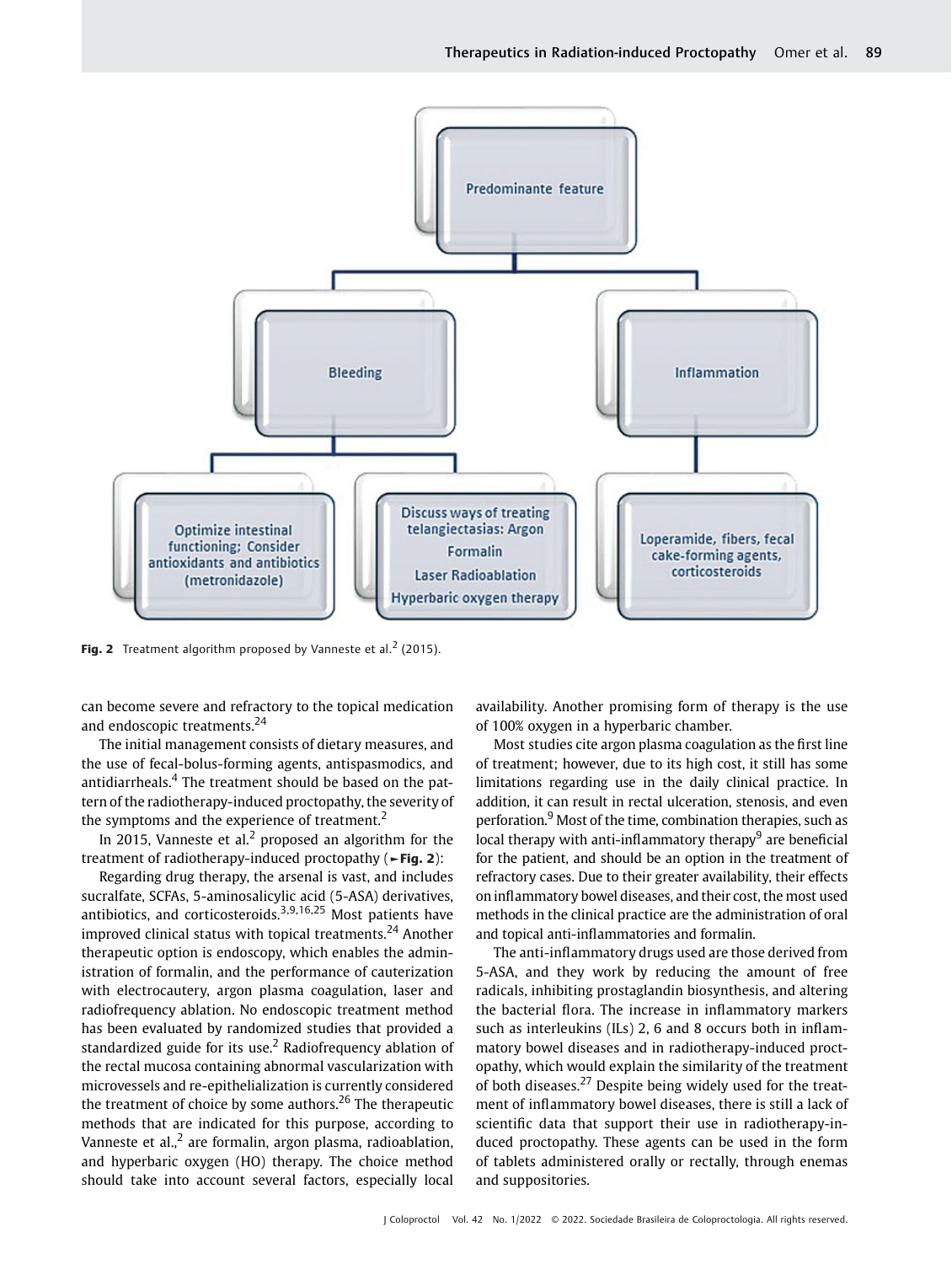Corticosteroids are also widely used, in the form of enemas, especially in more severe cases. Takemoto et al. $21$ (2012) reported an efficacy of 62%, with no complications, with the use of steroid enemas. Corticosteroid enemas have been shown to have a limited long-term effect on chronic rectitis. They inhibit the cascades of arachidonic acid and cytokine, blocking the release of histamine and stabilizing the cell membrane.<sup>21</sup>

In relation to the most used endoscopic treatments, formalin is an aldehyde that induces coagulative necrosis after contact. It can provide good results even after a single application, but it also has side effects such as anal pain. Argon plasma coagulation is a thermal method of noncontact coagulation. It is safe because it has a maximum penetration of 3 mm in the rectal wall. It is more effective in mild cases, but it can also work in more severe cases.<sup>19</sup>

The supply of 100% oxygen via hyperbaric chamber is a method that is still not widely available in the clinical practice; it acts by inducing the growth of the vascular endothelium and reducing the amount of circulating free radicals. In 2008, Clarke et al.<sup>27</sup> reported a rate of  $88.9%$ patients treated with 100% oxygen at 2 atm with no complications. Radiotherapy-induced proctopathy represents a challenge in the clinical practice, and, when bleeding persists despite all the measures, there are surgical procedures, such as diversion of intestinal transit by the creation of stomas, or resection of the affected organ.<sup>4</sup>

### Mesalazine

Mesalazine, or 5-ASA, is the the first-line therapy in the treatment of ulcerative colitis, either in its active or remission stage.28,29 The excellent response of patients with colitis undergoing treatment with 5-ASA derivatives led to the attempt of also prescribing the therapy for patients with radiotherapy-induced proctopathy.24,30,31 The use of 5-ASA derivatives is based on the increase in IL-2, IL-6 and IL-8, both in cases of inflammatory bowel diseases and radiotherapyinduced proctopathy.<sup>26</sup>

The most commonly used mesalazine compound has a formulation that dissolves when the  $pH > 7$ , thereby acting from the ileum.<sup>29</sup> Another formulation is time-dependent, and begins its action in the stomach due to the presence of ethyl cellulose.<sup>29</sup> In 2010, Ito et al.<sup>29</sup> published a randomized, double-blinded study to compare the –pH-dependent and the time-dependent formulations. The study focused on the treatment of ulcerative colitis, and the authors reported a better effectiveness of the pH-dependent formulation.

In 1989, Baum et al. $30$  described 4 patients who underwent pelvic radiotherapy with hematochezia. The treatment used was 4 g of 5-ASA via enema, once a day, for periods varying from 8 weeks to 7 months. The authors concluded that the treatment was ineffective in all patients. The effectiveness of mesalazine suppositories was proven in a multi-center, randomized, double-blinded study<sup>32</sup> in patients with ulcerative rectocolitis and active rectal inflammation. Still, an experimental study<sup>15</sup> performed with irradiated rats showed a satisfactory result of the use of topical mesalazine on the

histopathological analysis. The combination of oral and topical therapies with these compounds could lead to a satisfactory response in the treatment of radiation-induced proctopathy.<sup>8</sup>

Wu et al.<sup>31</sup> treated patients with rectal ulceration due to radiation-induced proctopathy who did not respond to other clinical treatments with a suppository containing 0.5 g of mesalazine, twice daily, for 6 months, with improvement of the symptoms of bleeding, tenesmus, evacuation frequency, and rectal pain. With this study, the authors $31$  showed that the mesalazine suppository can be a viable option in the treatment of refractory cases of acute radiation proctitis (ARP), with the need for further studies.

Seo et al.<sup>28</sup> (2011) performed a retrospective study with the objective of evaluating the effectiveness of the oral and topical combination of 5-ASA for the treatment of mild and moderate colitis. A total of 23 patients were evaluated before and after 4 weeks of treatment with the combined therapy (3 g of oral mesalazine and 1 g of topical mesalazine). Of the most prevalent symptoms, which included bleeding, pain, tenesmus, and evacuation frequency, there was only a significant improvement in anal bleeding.<sup>28</sup>

Sanguineti et al. $33$  (2003), in an attempt to carry out preventive measures during the course of radiotherapy, performed a study with patients undergoing radiotherapy treatment for prostate cancer. However, the study was interrupted by the occurrence of seven cases of acute kidney injury by mesalazine, contraindicating its use during radiotherapy.<sup>33</sup>

Due to the anti-inflammatory properties of 5-ASA derivatives in the intestinal mucosa, in 2005, Jahraus et al.<sup>34</sup> performed a study to evaluate the prevention of the effects of radiotherapy on the rectal mucosa with balsalazide. Balsalazide contains the active metabolite 5-ASA and is metabolized by the intestinal microflora, with better tolerance by the patient and fewer side effects. The study $4.35$ concluded that balsalazide has a low incidence of side effects, with a statistically significant improvement of all the symptoms of radiation-induced proctopathy. Further studies are needed to confirm its benefit in improving the quality of life of patients undergoing pelvic radiotherapy.

The vast majority of studies<sup>8,35,36</sup> related to compounds derived from 5-ASA are performed for the treatment of inflammatory bowel diseases. A new formulation of mesalazine conjugated to chondroitin sulfate has recently been patched, and appears to induce a delayed response with greater effectiveness of the drug, enabling the administration of lower doses and, consequently, with fewer side side effects.37,38

# Formalin

When applied to the mucosa, formalin causes chemical cauterization and thereby stops bleeding, sealing telangiectasias and ulcers.<sup>16,18</sup> Formalin as a treatment for radiationinduced hemorrhage was first used by Brown<sup>39</sup> in 1969, who demonstrated its effectiveness in cystitis. When considered for the treatment of radiation-induced proctopathy, it must be applied selectively to rectal lesions to avoid the formation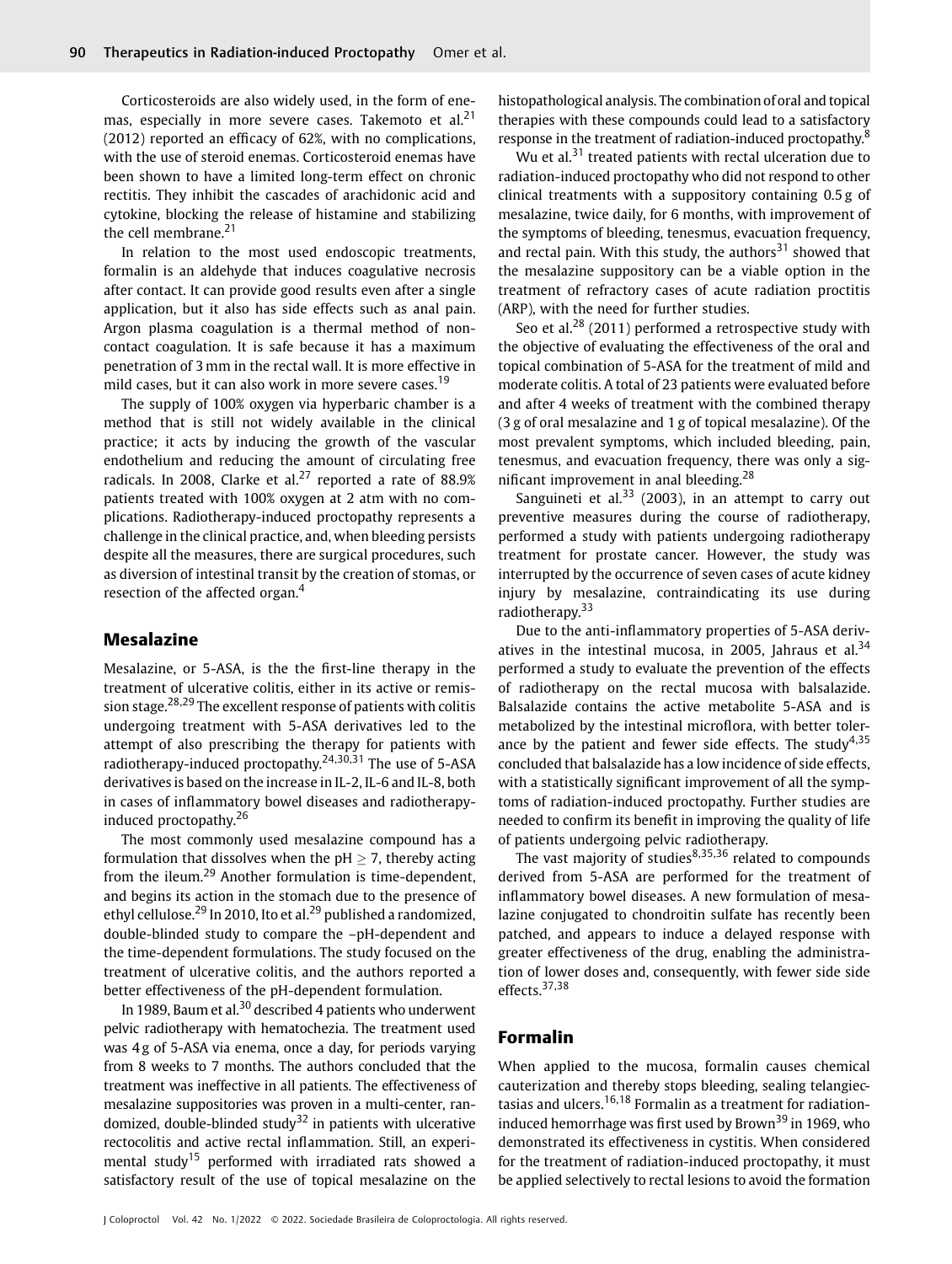of fibrosis.<sup>16</sup> The success rate after a single application of formalin is reported to be between 34% and  $100\%$ <sup>23</sup>

Formalin can be applied with or without sedation, as well as under direct visualization with cotton soaked in a 4% formalin solution, or by instilling a solution containing 4% formalin in the entire distal rectum. $4,17,23$  When the application is made under direct visualization, contact from 30 seconds to 3 minutes is recommended (until the mucosa turns white and the bleeding stops).<sup>17,40</sup> In 2007, Lee et al.<sup>23</sup> described satisfactory results with a combined technique that consisted of instillation followed by application under direct visualization of areas with remaining telangiectasias.

In 1995, Biswal et al.<sup>16</sup> published an analysis of 16 cases of radiation-induced grade-III proctopathy in which the application of formalin 4% obtained a complete response in 81% of patients. In 2003, to assess the effectiveness and possible histological effects of the application of 4% formalin, Chautems et al. $17$  performed a study with 13 patients, who had their symptoms resolved in a maximum of 4 sessions. To assess local toxicity, biopsies of the affected recta were performed before and after the treatment. The authors<sup>17</sup> found multiple recent thrombosis in areas of neovascularization in the early biopsies, and fibrosis of the lamina propria, hyalinized vascular wall, and degeneration of the muscularis mucosa in the long-term (after 12 months). Formalin would then act only on the superficial mucosa, with rapid deterioration of the blood flow and coagulative superficial necrosis. $9 \text{ In } 2006$ , it was proposed that the best method of applying formalin would be under direct visualization, in which the compound would be in contact only with the affected mucosa long enough to stop the bleeding, reducing the possibility of side effects.<sup>41</sup>

Tsujinaka et al.<sup>3</sup> performed a retrospective study to define if the best technique for the application of formalin is under direct visualization (without anesthesia) or through instillation of a solution (under sedation). Both in the study and in the review performed by the authors, $3$  instillation of the formalin solution showed a higher rate of side effects such as anal and rectal stenosis, anorectal pain, incontinence, colitis, and perforation. However, both techniques were effective in controlling the bleeding.<sup>3</sup> Ma et al.<sup>9</sup> (2015) modified the irrigation procedure, making it better tolerated and safer. They suggested that the procedure should be performed under epidural anesthesia, with protection of the anal sphincter and of the normal proximal colonic mucosa. To achieve that, they recommend total anal dilation through proper patient positioning and the placement of a Foley catheter in the proximal sigmoid colon to prevent formalin reflux, directing the flow to the affected area with controlled irrigation volume and adequate time.<sup>9</sup>

The most common side effect is pain, which is usually selflimited and occurs in up to 33% of the patients. Other common effects are diarrhea, abdominal pain, and tenesmus.<sup>13,42</sup> In a study by Raman $^{13}$  (2007), 23.5% of the patients developed diarrhea, 8.8%, abdominal pain, 8.8%, tenesmus, and 2.9%, fever and vomiting. Another possible side effect described in the literature $43$  is imalignant transformation secondary to the use of formalin. Stern and Steinhagen<sup>43</sup> described the occurrence of two cases of anorectal cancer in a study published in 2007. It is difficult to prove a clear association between formalin and anorectal neoplasia, since there is an already increased risk of malignancies after radiotherapy itself.<sup>43</sup>

In an attempt to reduce the side effects of formalin 4%, Raman<sup>13</sup> used enema with a lower concentration of formalin (2%); the result was still satisfactory, and patients had fewer side effects. Korkut et al.<sup>15</sup> (2006) conducted an experimental study in rats that showed that formalin causes an inflammatory effect and should be avoided.

The application of formalin is a relative safe, effective and economically viable option for the treatment of radiationinduced proctopathy; both for the first line of treatment and for refractory cases.<sup>18</sup> It should be considered preferably in severe and refractory cases.<sup>19</sup> However, it should not be used as a means of prevention due to its toxic effects on the mucosa<sup>15</sup> ( $\blacktriangleright$ Table 3).

#### Elastic Bandage

The management of rectal bleeding in patients with radiation-induced proctopathy and hemorrhoidal disease is a challenge.<sup>42</sup> In 2020 De Robles MS and Young CJ mention the treatment of hemorrhoidal bleeding in patients with radiation-induced proctopathy. It has been observed $42$  that half of the patients with radiation-induced proctopathhy present internal hemorrhoids concomitantly, so it is necessary to treat the hemorrhoidal disease regardless of the technique used in the treatment of radiation-induced proctopathy. Often, the refractory nature of anal bleeding is due to hemorrhoidal disease, not to the radiation. The prolapse of the irradiated mucosa seems to exacerbate the bleeding.<sup>42</sup>

Elastic bandage (EB) is the technique of choice for internal second-degree hemorrhoids.<sup>44</sup> It acts by causing ischemia of the strangulated tissue, which results in a healing process.<sup>44</sup> De Robles et al.<sup>42</sup> performed a retrospective study that evaluated 52 patients between September 1999 and October 2017. Patients with bleeding of grades II and III and internal hemorrhoids were submitted to EB before the application of 4% formalin or argon plasma coagulation for the treatment of ARP. In total, 27 (52%) patients had internal hemorrhoids, 56% of whom underwent EB. The authors<sup>42</sup> suggest that further studies should be performed to standardize the treatment of symptomatic hemorrhoidal disease in patients with radiation-induced proctopathy.

Despite being a simple procedure, EB should be performed with caution in patients with irradiated pelvis. In 2018, Pita et al.<sup>45</sup> described the report of a patient who evolved with ulceration and a rectouretral fistula after EB was performed. Thus, the procedure must be properly indicated, and the patient, followed up after it.

#### Hyperbaric Oxygen Therapy

Hyperbaric oxygen therapy has been used to treat late complications of radiotherapy.<sup>46</sup> It started as a therapeutic modality in the treatment of chronic wounds of various etiologies.<sup>6</sup> The technique consists of the intermittent inhalation of 100% oxygenwhile the patient isin a chamber with a pressure higher than the atmospheric pressure.4,6 Under these conditions, the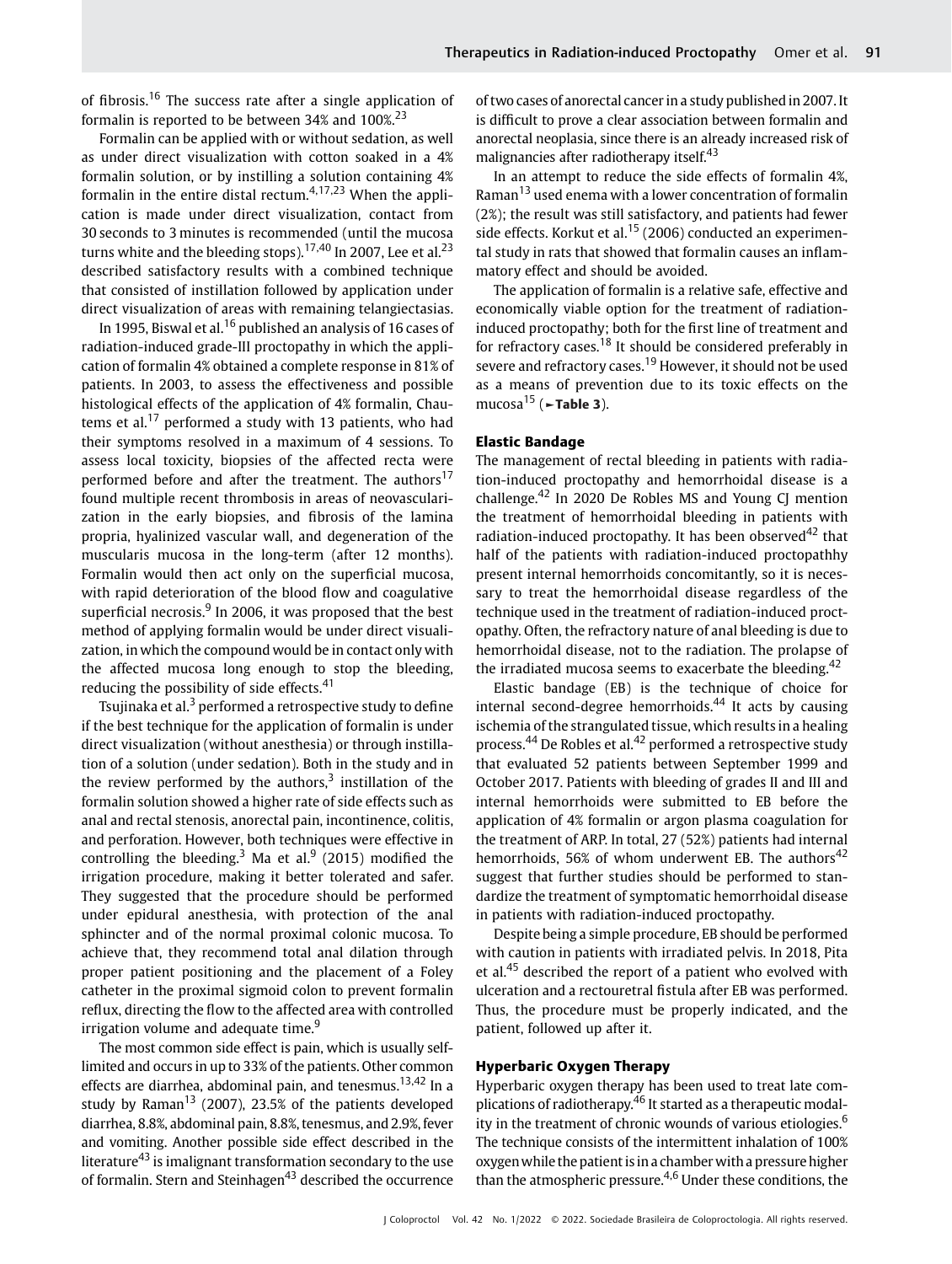| <b>FORMALIN</b>                                |      |    |          |                                                                                                                      |  |  |  |
|------------------------------------------------|------|----|----------|----------------------------------------------------------------------------------------------------------------------|--|--|--|
| Author                                         | Year | N  | Response | Complications                                                                                                        |  |  |  |
| Seow-Choen et al. <sup>40</sup>                | 1993 | 8  | 100%     | None                                                                                                                 |  |  |  |
| Biswal et al. <sup>16</sup>                    | 1995 | 16 | 81%      | None                                                                                                                 |  |  |  |
| Mathai and Choen <sup>49</sup>                 | 1995 | 29 | 76%      | None                                                                                                                 |  |  |  |
| Saclarides et al. <sup>4</sup>                 | 1996 | 16 | 75%      | Pain, tenesmus, reduced fecal capacity                                                                               |  |  |  |
| Roche et al. <sup>50</sup>                     | 1996 | 6  | 100%     | None                                                                                                                 |  |  |  |
| Counter et al. <sup>51</sup>                   | 1999 | 11 | 100%     | Fecal incontinence, stenosis, rectal ulcer                                                                           |  |  |  |
| Ismail and Qureshi <sup>52</sup>               | 2002 | 20 | 90%      | None                                                                                                                 |  |  |  |
| Luna-Perez and Rodrigues-Ramirez <sup>53</sup> | 2002 | 20 | 90%      | necrosis, anal pain, rectovaginal fistule                                                                            |  |  |  |
| Parikh et al. <sup>54</sup>                    | 2003 | 36 | 88%      | None                                                                                                                 |  |  |  |
| Ysujinaka et al. <sup>55</sup>                 | 2005 | 21 | 88%      | Anal stenosis, anal pain, fecal incontinence,<br>anal fissure, rectal ulcer, colitis,<br>abdominal pain, perforation |  |  |  |
| Parades et al. <sup>56</sup>                   | 2005 | 33 | 70%      | Stenosis                                                                                                             |  |  |  |
| Cullen et al. <sup>41</sup>                    | 2006 | 20 | 65%      | None                                                                                                                 |  |  |  |
| Ma et al. <sup>9</sup>                         | 2015 | 24 | 79%      | None                                                                                                                 |  |  |  |
| Stern and Steinhagen <sup>43</sup>             | 2007 | 49 | 78%      | Fecal urgency                                                                                                        |  |  |  |
| Lee et al. <sup>23</sup>                       | 2007 | 5  | 100%     | None                                                                                                                 |  |  |  |
| Eriksen et al. <sup>57</sup>                   | 2013 | 11 | 100%     | Anal pain                                                                                                            |  |  |  |
| Pironi et al. <sup>58</sup>                    | 2013 | 15 | 87%      | None                                                                                                                 |  |  |  |
| Dziki et al. <sup>59</sup>                     | 2015 | 20 | 100%     | None                                                                                                                 |  |  |  |
| Sharma et al. <sup>60</sup>                    | 2019 | 28 | 62%      | None                                                                                                                 |  |  |  |

Table 3 Studies and their results related to the use of formalin

lungs can capture more oxygen than at usual pressures.<sup>2</sup> The sessions normally last from 60 to 120 minutes, are held twice a day, and their number varies from 30 to 60, depending on the response of the patient.<sup>47</sup> The radiation injury alters the physiology and anatomy of normal tissue, leading to hypocellularity, hypovascularity, and hypoxia due to occlusive endarteritis.<sup>48</sup> The result of the administration of HO is neovascularization due to the increased pO2 of the damaged tissue, promoting mucosal healing.<sup>4</sup>

Girnius et al. $46$  published their experience through a retrospective study that evaluated nine patients with radiation-induced proctopathy treated with HO. All patients had a satisfactory response after an average of 58 sessions, with 2 of them having a partial response, with intermittent bleeding. Most patients had good tolerance to HO sessions, with only two adverse events; one patient had a seizure, and another one had an episode of anxiety.

Clarke et al.<sup>27</sup> performed a randomized, controlled, double-blinded study to assess the effectiveness of HO for the treatment of refractory radiation-induced proctopathy. They evaluated 120 patients, who were divided into 2 groups submitted either to HO at 2 atm or air at 1.1 atm. The HO group showed better improvement in clinical symptoms and mucosal healing.<sup>27</sup>

In a systematic review, Hoggan and Cameron<sup>47</sup> (2014) assessed the safety and effectiveness of HO. Serious and potentially-fatal complications were rare, while the most common ones were self-limited. Of 29 studies reviewed, which involved 700 patients, fatal side effects associated with HO were not reported, and only 1.7% of the patients had manifestations of the central nervous system. $47$  The most common side effects were ear barotrauma and visual changes induced by oxygen, which are usually transient and resolve without the need for intervention.<sup>5</sup> Unfortunately, HO therapy is still little available, with a high cost ( $\blacktriangleright$ Table 4).<sup>2</sup>

# Radiofrequency Ablation

Radiofrequency ablation (RA) is another endoscopic therapeutic modality that enables the treatment of the superficial mucosa and prevents lesions to the deeper layers, minimizing the risks of ulceration and stenosis.<sup>61</sup> Endoscopic therapy for the treatment of radiation-induced proctopathy is currently the preferred modality.<sup>62</sup> However, according to Zhou et al., <sup>62</sup> these methods can increase the risk of developing rectal pain,

Table 4 Studies and their results related to the use of hyperbaric oxygen therapy

| <b>HYPERBARIC OXYGEN THERAPY</b> |      |     |        |                          |  |  |  |
|----------------------------------|------|-----|--------|--------------------------|--|--|--|
| Author                           | Year |     |        | Response   Complications |  |  |  |
| Girnius et al. <sup>46</sup>     | 2006 |     | 100%   | Seizure, anxiety         |  |  |  |
| Clarke et al. <sup>27</sup>      | 2008 | 120 | 88.90% | None                     |  |  |  |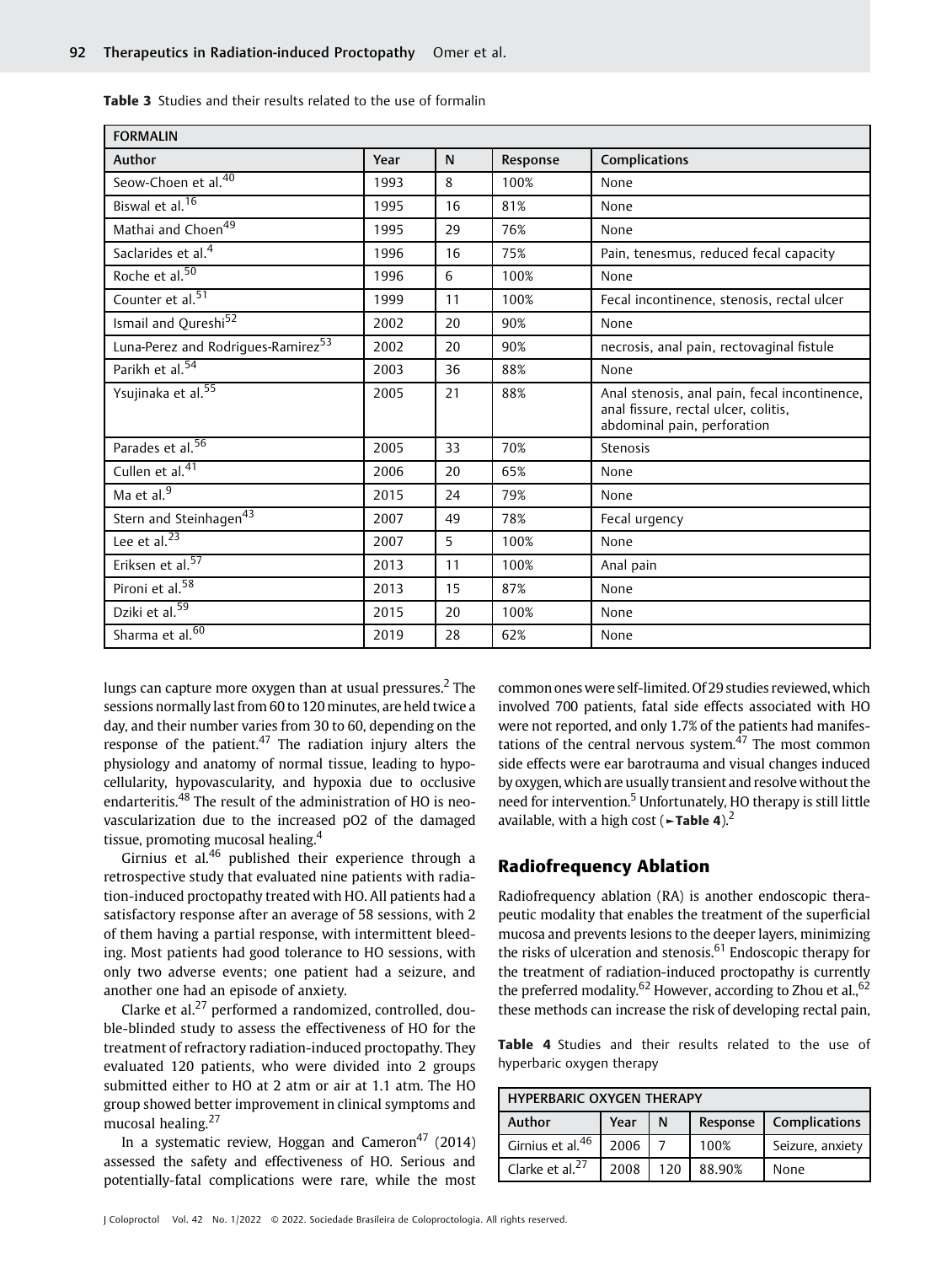| ABLATION BY RADIOFREQUENCY                       |      |    |      |      |  |  |  |  |  |
|--------------------------------------------------|------|----|------|------|--|--|--|--|--|
| Complications<br>Author<br>Year<br>N<br>Response |      |    |      |      |  |  |  |  |  |
| Zhou et al. <sup>62</sup>                        | 2009 | ς  | 100% | None |  |  |  |  |  |
| Dray et al. <sup>25</sup>                        | 2014 | 17 | 94%  | None |  |  |  |  |  |
| Markos et al. <sup>64</sup>                      | 2017 | 15 | 80%  | None |  |  |  |  |  |
| McCarty et al. <sup>63</sup>                     | 2019 |    | 100% | None |  |  |  |  |  |

Table 5 Studies and their results related to the use of ablation by radiofrequency

diarrhea, tenesmus, ulcer, fistula or rectal stenosis, depending on how deep the energy source reaches the rectal wall.

Since RA is an effective therapeutic option in hemorrhagic lesions of the esophagus, its use in diseases of the rectum has also been hypothesized, $62$  and was first used in 2009. $63$  The procedure is safe as long as the applied energy acts strictly on the superficial mucosa. $62$  It is a contact-coagulation technique with homogeneous energy distribution and penetration.<sup>64</sup> It is still a new procedure, with little data in the literature.<sup>26,64</sup> Most studies<sup>64</sup> are concerned with the treatment of patients with diseases refractory to other methods of treatment.

The procedure is performed through a single catheter that passes through the working channel of the flexible endoscope: 300 W of energy are applied per session, and 10 J per cubic centimeter are supplied to the bleeding areas.<sup>62</sup> Usually, 2 sessions lasting an average of 30 minutes are required to resolve the bleeding.<sup>25</sup> Radiofrequency ablation has several benefits in the treatment of radiation-induced proctopathy, such as low risk of ischemia and the possibility for wider cauterization. However, the equipment is quite expensive ( $\blacktriangleright$ Table 5).<sup>25</sup>

# Argon Plasma Coagulation

Argon plasma coagulation (APC) was developed by ERBE Medical in Germany, $65$  and its use was first described in 1986.<sup>66</sup> Taking into account that argon has the greatest effectiveness in the treatment of telangiectasias, APC could be effective for the treatment of radiation-induced proctopathy.<sup>67</sup> It is still successfully used to treat lesions of the

Table 6 Benefits and limitations of argon plasma coagulation

| <b>BENFFITS</b>                                                                                                                        | <b>LIMITATIONS</b>                                                                                                                                                                                                                         |
|----------------------------------------------------------------------------------------------------------------------------------------|--------------------------------------------------------------------------------------------------------------------------------------------------------------------------------------------------------------------------------------------|
| - Mobile unit, compact,<br>easy maintenance<br>- Can handle larger,<br>contactless areas<br>- Ouick method – reaches<br>surface layers | - Requires multiple<br>applications<br>- Need for endoscopic<br>follow-up<br>- Risk of colonic explosion<br>- Risk of perforation<br>- Requires experience for use<br>- Distension and pain after<br>application<br>- Cost per application |

Note: Extracted from Rosenfeld and Enns.<sup>65</sup>

gastrointestinal tract,<sup>68</sup> and consists of a non-contact coagulation method<sup>69</sup> that uses argon gas to transmit a highfrequency current that results in homogeneous and superficial necrosis, reaching between 0.5 mm and 3 mm in depth.68,70 Deeper coagulation is possible with greater applied power, continuous treatment, or contact between the monofilament and the mucosa ( $\sim$ Table 6).<sup>65</sup>

The purpose of using APC is the ablation of all visible telangiectasias during a single endoscopic session, and, if necessary, it can be applied at the level of the toothed line.<sup>71</sup>

In addition to its important role in the treatment of anal bleeding, APC has also been shown to promote a significant improvement in symptoms associated with anorectal dysfunction,l such as urgency, fecal incontinence, and changes in evacuation frequency.<sup>72</sup> It has also been shown to be effective for the treatment of actinic colitis, and it can even be used in the sigmoid colon, with a low risk of complications.<sup>73,74</sup> Particular attention should be paid to those patients with symptomatic radio. Radiation-induced proctopathy who are using brachytherapy – it seems to increase the chance of exacerbating the disease after APC.<sup>75</sup> Radiation-induced proctopathy is characterized by the progressive formation of lesions resulting from neovascularization, so more than one session of APC may be necessary in case of recurrent bleeding.<sup>76</sup> The greater the severity of the radiation-induced proctopathy, the greater the number of APC sessions required.<sup>77</sup>

Some side effects and complications are described in the literature. A relatively common complication of this method is abdominal distension due to argon insufflation.<sup>68,69</sup> It is worth mentioning that cases of colonic explosion with the use of APC have already been described due to inappropriate colon preparation.19,78 Moreover, as with any method that uses coagulation, perforation may occur.<sup>11</sup> The parameters used, such as the wattage, have an influence on the likelihood of developing side effects.<sup>79</sup> Another possible complication after APC is bacteremia.<sup>80</sup> In 2011, Lenz et al.<sup>80</sup> found a rate of bacteremia of 7% in a small sample of patients undergoing APC.

It isimportant to highlight that APC can result in ischemia of the treated region and, consequently, worsen the vascular condition already altered by radiation, leading to the formation of chronic ulcers and causing greater damage to the patient. $81,82$  Thus, the ideal indication for the use of APC would be in mild to moderate cases of the disease.<sup>19,82</sup> Another factor that influences the formation of ulcers and the risk of complications are the parameters: the flow and power used. $83$ 

The use of APC is inexpensive (in comparison to other laser therapies), it is easy to apply, and effective for the treatment of patients with radiation-induced proctopathy and bleeding.84–<sup>87</sup> There is no additional benefit from the use of associated oral sucralfate.<sup>88</sup> The use of anticoagulants and aspirin seems to be a risk factor for rebleeding.<sup>19,86</sup> The use of nonsteroidal anti-inflammatory drugs (NSAIDs) should also be discouraged by the increased risk of forming rectal ulcers when associated with APC.<sup>89</sup>

Due to the low number of well-controlled, doubleblinded, randomized studies, $69,90$  it is not possible to access the real effectiveness of using APC in radiation-induced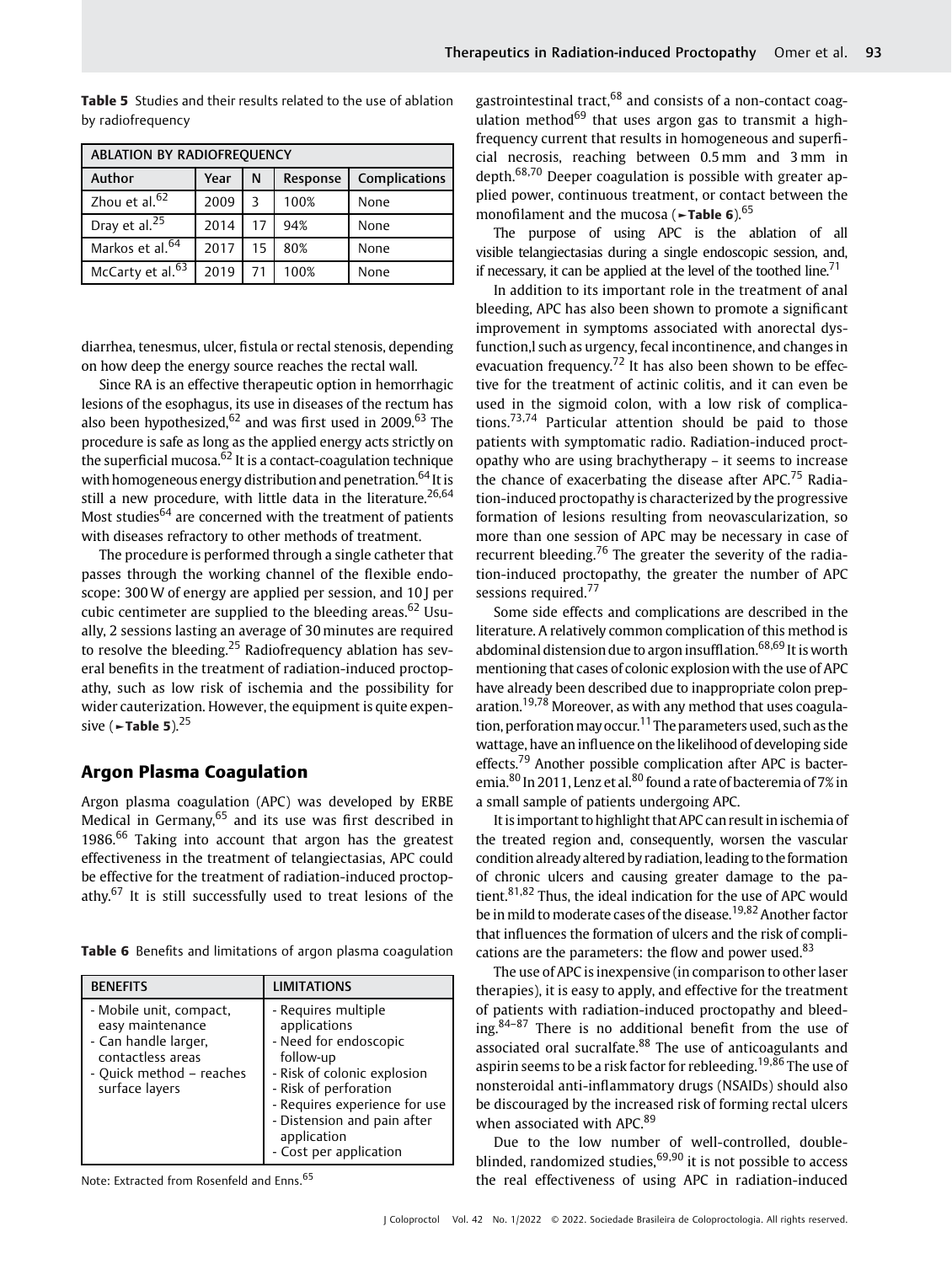| ARGON PLASMA COAGULATION              |      |                |          |                                                 |  |  |  |
|---------------------------------------|------|----------------|----------|-------------------------------------------------|--|--|--|
| Author                                | Year | N              | Response | Complications                                   |  |  |  |
| Buchi and Dixon <sup>85</sup>         | 1987 | $\overline{3}$ | 100%     | Abdominal distension                            |  |  |  |
| Taylor et al. <sup>76</sup>           | 1993 | 14             | 100%     | None                                            |  |  |  |
| Silva et al. <sup>74</sup>            | 1999 | 28             | 100%     | None                                            |  |  |  |
| Fantini et al. <sup>87</sup>          | 1999 | $\overline{7}$ | 100%     | None                                            |  |  |  |
| Tam et al. $^{72}$                    | 2000 | 15             | 100%     | Anal stenosis                                   |  |  |  |
| Kaassis et al. <sup>91</sup>          | 2000 | 16             | 100%     | None                                            |  |  |  |
| Venkatesh and Ramanujam <sup>94</sup> | 2001 | 40             | 98%      | Urinaryretention, fever                         |  |  |  |
| Tijandra et al. <sup>97</sup>         | 2001 | 12             | 83%      | None                                            |  |  |  |
| Smith et al. <sup>75</sup>            | 2001 | $\overline{7}$ | 100%     | None                                            |  |  |  |
| Sebastian et al. <sup>70</sup>        | 2004 | 25             | 81%      | Anal fistula, anal stenosis                     |  |  |  |
| Sebastian et al. <sup>98</sup>        | 2004 | 25             | 81%      | None                                            |  |  |  |
| Ben Soussan et al. <sup>78</sup>      | 2003 | 27             | 92%      | Explosion, vagal symptoms, anal pain            |  |  |  |
| Dees et al. <sup>86</sup>             | 2006 | 50             | 98%      | None                                            |  |  |  |
| Karamanolis et al. <sup>19</sup>      | 2009 | 56             | 90%      | None                                            |  |  |  |
| Tormo et al. <sup>84</sup>            | 2009 | 22             | 100%     | None                                            |  |  |  |
| Swan et al. <sup>71</sup>             | 2010 | 50             | 96%      | Anal pain                                       |  |  |  |
| Takemoto et al. <sup>21</sup>         | 2012 | 12             | 42%      | None                                            |  |  |  |
| Hortelano et al. <sup>11</sup>        | 2014 | 30             | 77%      | Colonic perforation, ulcer, stenosis, mucorreia |  |  |  |
| Slow et al. <sup>99</sup>             | 2016 | 91             | 79%      | Anal pain, bleeding, mucorreia, anal stenosis   |  |  |  |
| Sudha e Kadambari <sup>95</sup>       | 2017 | $\overline{7}$ | 100%     | Mucorreia                                       |  |  |  |
| Sultania et al. <sup>77</sup>         | 2019 | 70             | 86%      | Rectalulcer, mucorreia, anal pain               |  |  |  |
| Megias et al. <sup>100</sup>          | 2019 | 82             | 100%     | Rebleeding, anal pain                           |  |  |  |
|                                       |      |                |          |                                                 |  |  |  |

**Table 7** Studies and their results related to the use of argon plasma coagulation

Table 8 Types of laser therapy that can be use for the treatment of proctopathy

| Neodymium-doped yttrium aluminum<br>qarnet (Nd:YAG) laser | Ideal for deep tissues after being absorbed by tissue proteins;<br>Rate of complications of 5% to 15% including stenosis, necrosis, and fistulas;<br>High cost and difficult application;<br>Direct and precise application over telangiectasis. |
|-----------------------------------------------------------|--------------------------------------------------------------------------------------------------------------------------------------------------------------------------------------------------------------------------------------------------|
| Potassium titanyl phosphate (KTP) laser                   | It has a more superficial action than the Nd:YAG laser; Benefit in the<br>treatment of superficial vascular lesions.                                                                                                                             |
| Argon plasma                                              | Like the KTP laser, it has a more superficial action, and has the same<br>indications with slightly higher effectiveness.                                                                                                                        |

Note: Extracted from Tabaja and Sidani, 2018.<sup>61</sup>

proctopathy. Even so, some studies<sup>11,87,91,92</sup> suggest that APC is the first line of treatment for radiation-induced proctopathy; with it, remission rates of  $90\%$ <sup>19,93</sup> can be achieved, and its use is simple when compared with other ablation techniques. $94$  The APC treatment should also be considered in cases of bleeding refractory to other therapeutic modalities ( $\neg$ Table 7).<sup>71,72,95</sup>

# Laser Therapy

Laser therapy is an effective endoscopic option in the treatment of chronic radiation-induced proctopathy. The three most used options are neodymium-doped yttrium aluminum garnet (Nd:YAG) laser, potassium titanyl phosphate (KTP) laser, and argon laser ( $\blacktriangleright$ Table 8).

### Other Therapies

Corticosteroids exert an anti-inflammatory effect by stabilizing the mast cell membrane and inhibiting the release of histamine, among other actions.<sup>21</sup> They are effective, according to Takemoto et al.<sup>21</sup> (2012), to relieve acute symptoms, but there is no evidence to support their use in chronic cases. Corticosteroids must be used with caution and monitoring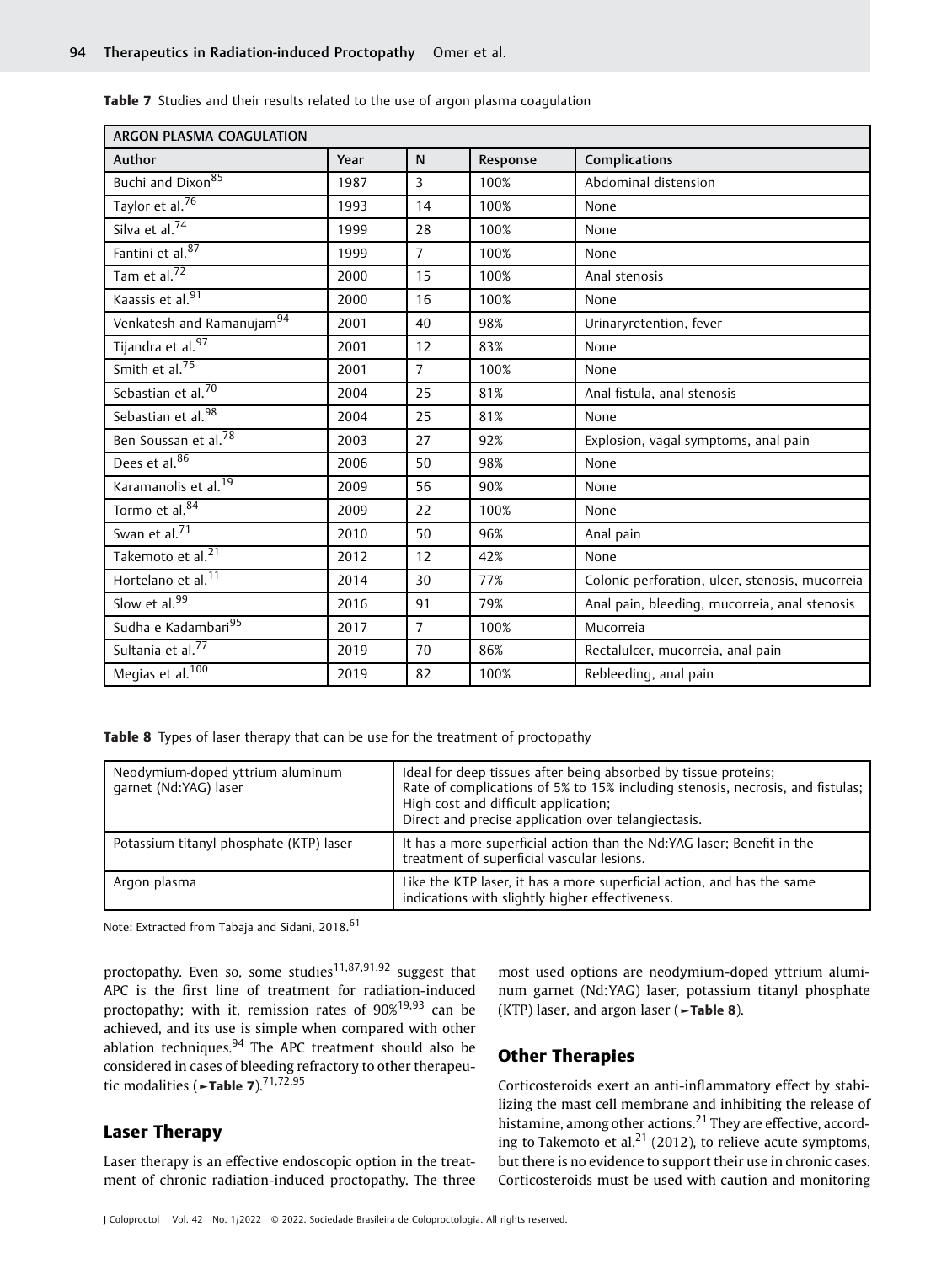| <b>OTHER THERAPIES</b>               |                           |      |    |          |                      |  |  |  |
|--------------------------------------|---------------------------|------|----|----------|----------------------|--|--|--|
| Author                               | Method                    | Year | N  | Response | <b>Complications</b> |  |  |  |
| Takemoto et al. <sup>21</sup>        | Corticosteroid enema      | 2012 | 29 | 62%      | None                 |  |  |  |
| Ramakrishnaiah et al. <sup>102</sup> | Sucralfate                | 2012 | 51 | 74.50%   | None                 |  |  |  |
| Wu et al. $31$                       | Mesalazine<br>suppository | 2018 | 10 | 5%       | None                 |  |  |  |

Table 9 Studies and their results related to the use of other therapies options

due to the large amount of possible side effects with their prolonged use.

A randomized controlled study conducted in 2012 by Sahakitrungruang et al.<sup>96</sup> proposed the use of colonic irrigation with clean water and the use of oral antibiotics (ciprofloxacin and metronidazole) for the treatment of radiationinduced proctopathy. The  $a$ uthors<sup>96</sup> compared this treatment proposal with the application of 4% formalin. Both treatments were effective, with greater satisfaction reported by the patients in the irrigation and oral antibiotic group.<sup>96</sup> Further studies are needed to confirm the validity of this therapeutic modality.

A promising therapy modality is the use of mesenchymal cells.<sup>38</sup> Due to their capacity for remodeling, angiogenesis, and inflammatorymodulation, they could be used in the treatment of patients with refractory symptoms (►Table 9).<sup>61</sup>

#### **Surgery**

Radiation-induced proctopathy surgery can be performed either to remove the affected segment (proctectomy), or for diversion of the intestinal transit (creation of stoma), or even for repair in case of fistulas. Surgery should be considered as the last resort for patients with radiation-induced proctopathy; it should be reserved for cases of stenosis, refractory bleeding, perforation, and fistulas unresponsive to the clinical and endoscopic treatments.<sup>2,61</sup> When well indicated, it must offer an effective solution.<sup>61</sup>

The surgeon must be cautious and keep in mind that radiation results in chronic inflammatory changes, fibrosis, and impaired wound healing, which can increase the risk of iatrogenic injuries during the surgical procedure.<sup>6</sup> Thus, according to Ali and  $Hu^6$  (2020), diversion of the intestinal transit is the most common and safest surgery for symptom control. The patients with severe disease and with sphincter involvement are the ones who benefit the most from a stoma.<sup>61</sup> Special attention must be paid in the case of fistulas. Flap mobilization is a simple procedure, but with a low success rate because of the low vascularization due to irradiation of the tissue. $61$  Regardless of the surgical treatment chosen, rate of complications among irradiated patients can vary from 30% to 65%.<sup>101</sup>

# Discussion

Radiation-induced proctopathy is a very relevant topic that is presently increasingly prevalent. However, the vastmajority of the studies face severe limitations. Most studies on colitis and rectitis focus oninflammatory bowel disease, not on radiationinduced disease. Most studies that have radiation-induced proctopathy as their main topic, aim to analyze refractory cases. There is a lack of robust studies on radiation-induced proctopathy with a significant number of patients and standardized therapies to be compared. There is also a lack of



Fig. 3 Treatment algorithm proposed by the authors.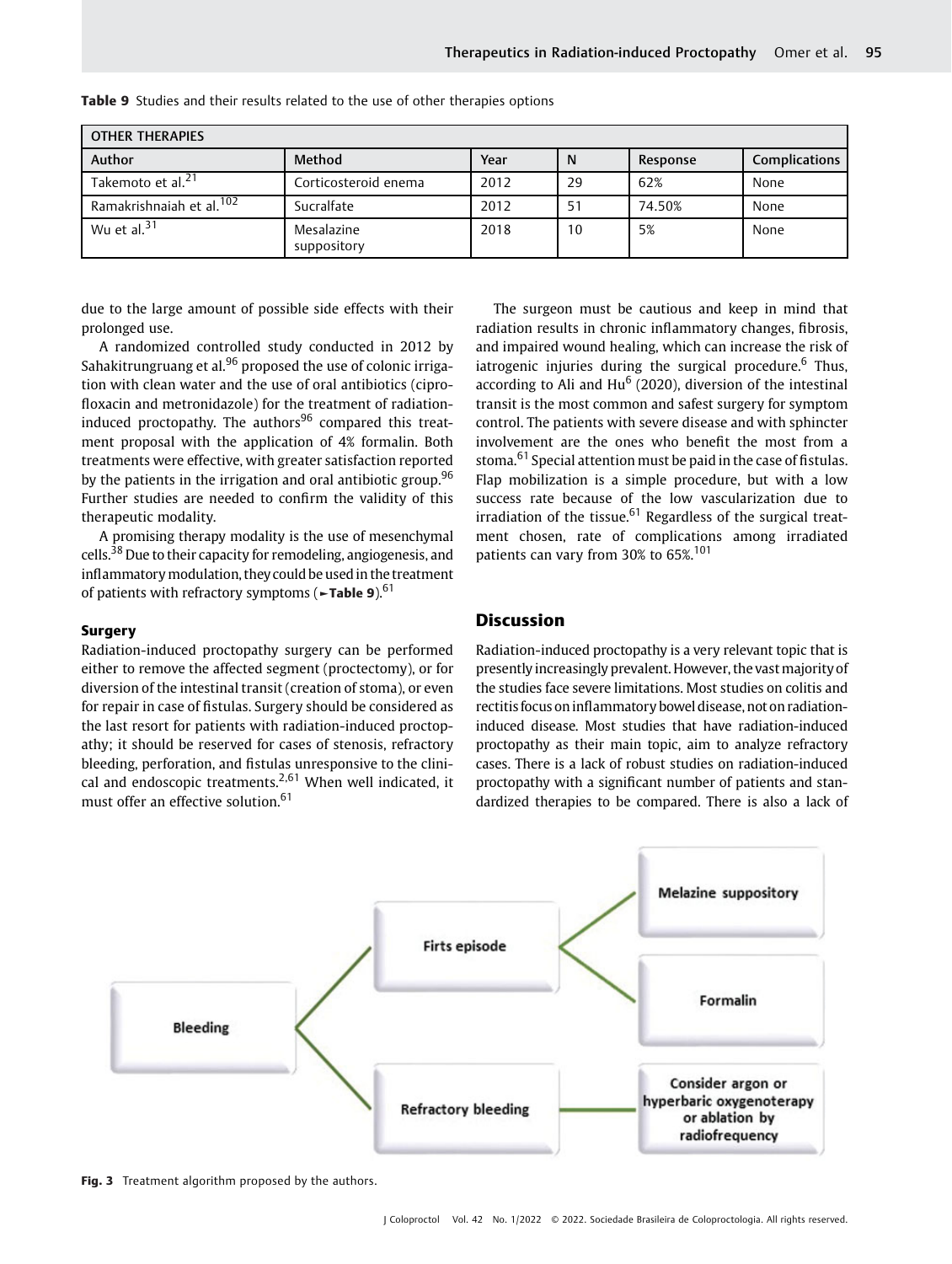double-blinded, randomized controlled studies that can determine a definitive standard treatment algorithm.

Based on the evaluated studies and the clinical practice, the initial treatment should be performed with mesalazine suppository, to which the patients normally have a good response, without major side effects. The response is usually satisfactory, and the treatment can be performed whenever there is rebleeding, without repercussions. For more severe cases, formalin, which is widely available and has a low cost, can be added to the therapy to cauterize the mucosa. Refractory and difficult-to-control cases can be addressed with highercost but highly-effective therapies such as APC RA, and HO therapy. When it comes to the reality of the public health system in Brazil, resources are limited, and less expensive therapies, such as mesalazine and formalin, are more available.

After the present review, an algorithm to manage cases of radiation-induced proctopathy was suggested for further study and validation (►Fig. 3).

## Conclusion

Despite the prevalence of radiation-induced proctopathy, there is no definitive standardized treatment strategy so far. A first approach can be tried with local agents such as mesalazine and formalin. For refractory cases, control can usually be achieved with APC, HO, and RA therapies.

#### References

- 1 MS / INCA / Estimativa de Câncer no Brasil. 2020
- 2 Vanneste BGL, Van De Voorde L, de Ridder RJ, Van Limbergen EJ, Lambin P, van Lin EN. Chronic radiation proctitis: tricks to prevent and treat. Int J Colorectal Dis 2015;30(10):1293–1303
- 3 Tsujinaka S, Baig MK, Gornev R, et al. Formalin instillation for hemorrhagic radiation proctitis. Surg Innov 2005;12(02):123–128
- 4 Saclarides TJ, King DG, Franklin JL, Doolas A. Formalin Instillation for Refractory Hemorrhagic Proctitis Report of 16 Patients. Dis Colon Rectum 1996;39(02):196–199
- 5 Grodsky MB, Sidani SM. Radiation proctopathy. Clin Colon Rectal Surg 2015;28(02):103–111
- 6 Ali F, Hu KY. Evaluation and Management of Chronic Radiation Proctitis. Dis Colon Rectum 2020;63(03):285–287
- 7 Leiper K, Morris AIL LKMA. Treatment of radiation proctitis. Clin Oncol (R Coll Radiol) 2007;19(09):724–729
- 8 Wu XR, Liu XL, Katz S, Shen B. Pathogenesis, diagnosis, and management of ulcerative proctitis, chronic radiation proctopathy, and diversion proctitis. Inflamm Bowel Dis 2015;21(03): 703–715
- 9 Ma TH, Yuan ZX, Zhong QH, et al. Formalin irrigation for hemorrhagic chronic radiation proctitis. World J Gastroenterol 2015;21(12):3593–3598
- 10 Rustagi T, Mashimo H. Endoscopic management of chronic radiation proctitis. World J Gastroenterol 2011;17(41):4554-4562
- 11 Hortelano E, Gómez-Iturriaga A, Ortiz-de-Zárate R, et al. Is argon plasma coagulation an effective and safe treatment option for patients with chronic radiation proctitis after high doses of radiotherapy? Rev Esp Enferm Dig 2014;106(03):165–170
- 12 Mendenhall WM, McKibben BT, Hoppe BS, Nichols RC, Henderson RH, Mendenhall NP. Management of radiation proctitis. Am J Clin Oncol 2014;37(05):517–523
- 13 Raman RR. Two percent formalin retention enemas for hemorrhagic radiation proctitis: a preliminary report. Dis Colon Rectum 2007;50(07):1032–1039
- 14 Price JG, Stone NN, Stock RG. Predictive factors and management of rectal bleeding side effects following prostate cancer brachytherapy. Int J Radiat Oncol Biol Phys 2013;86(05):842–847. Doi: 10.1016/j.ijrobp.2013.04.033
- 15 Korkut C, Asoglu O, Aksoy M, et al. Histopathological comparison of topical therapy modalities for acute radiation proctitis in an experimental rat model. World J Gastroenterol 2006;12(30): 4879–4883
- 16 Biswal BM, Lal P, Rath GK, Shukla NK, Mohanti BK, Deo S. Intrarectal formalin application, an effective treatment for grade III haemorrhagic radiation proctitis. Radiother Oncol 1995;35 (03):212–215
- 17 Chautems RC, Delgadillo X, Rubbia-Brandt L, Deleaval JP, Marti MC, Roche B. Formaldehyde application for haemorrhagic radiation-induced proctitis: a clinical and histological study. Colorectal Dis 2003;5(01):24–28
- 18 Sharma B, Gupta M, Sharma R, et al. Four percent formalin application for the management of radiation proctitis in carcinoma cervix patients: An effective, safe, and economical practice. J Cancer Res Ther 2019;15(01):92–95
- 19 Karamanolis G, Triantafyllou K, Tsiamoulos Z, et al. Argon plasma coagulation has a long-lasting therapeutic effect in patients with chronic radiation proctitis. Endoscopy 2009;41(06):529–531
- 20 Denton AS, Andreyev HJN, Forbes A, Maher EJ. Systematic review for non-surgical interventions for the management of late radiation proctitis. Br J Cancer 2002;87(02):134–143
- 21 Takemoto S, Shibamoto Y, Ayakawa S, Nagai A, Hayashi A, Ogino H, Baba F, Yanagi T, Sugie C, Kataoka H, Mimura M. Treatment and prognosis of patients with late rectal bleeding after intensitymodulated radiation therapy for prostate cancer. Radiat Oncol 2012 Jun 12(07):87. Doi: 10.1186/1748-717X-7-87. PMID: 22691293; PMCID: PMC3403958
- 22 Stojcev Z, Krokowicz Ł, Krokowicz P, et al. Early treatment and prevention of the radiation proctitis–composite enemas containing sodium butyrate. Int J Colorectal Dis 2013;28(12): 1731–1732
- 23 Lee SI, Park YA, Sohn SK. Formalin application for the treatment of radiation-induced hemorrhagic proctitis. Yonsei Med J 2007; 48(01):97–100
- 24 Sarin A, Safar B. Management of radiation proctitis. Gastroenterol Clin North Am 2013;42(04):913–925. Doi: 10.1016/j. gtc.2013.08.004
- 25 Dray X, Battaglia G, Wengrower D, et al. Radiofrequency ablation for the treatment of radiation proctitis. Endoscopy 2014;46(11): 970–976
- 26 Indaram AVK, Visvalingam V, Locke M, Bank S. Mucosal cytokine production in radiation-induced proctosigmoiditis compared with inflammatory bowel disease. Am J Gastroenterol 2000;95 (05):1221–1225
- 27 Clarke RE, Tenorio LMC, Hussey JR, et al. Hyperbaric oxygen treatment of chronic refractory radiation proctitis: a randomized and controlled double-blind crossover trial with long-term follow-up. Int J Radiat Oncol Biol Phys 2008;72(01):134–143
- 28 Seo EH, Kim TO, Kim TG, et al. The efficacy of the combination therapy with oral and topical mesalazine for patients with the first episode of radiation proctitis. Dig Dis Sci 2011;56(09): 2672–2677
- 29 Ito H, Iida M, Matsumoto T, et al. Direct comparison of two different mesalamine formulations for the induction of remission in patients with ulcerative colitis: a double-blind, randomized study. Inflamm Bowel Dis 2010;16(09):1567–1574
- 30 Baum CA, Biddle WL, Miner PB Jr. Failure of 5-aminosalicylic acid enemas to improve chronic radiation proctitis. Dig Dis Sci 1989; 34(05):758–760
- 31 Wu C, Guan L, Yao L, Huang J. Mesalazine suppository for the treatment of refractory ulcerative chronic radiation proctitis. Exp Ther Med 2018;16(03):2319–2324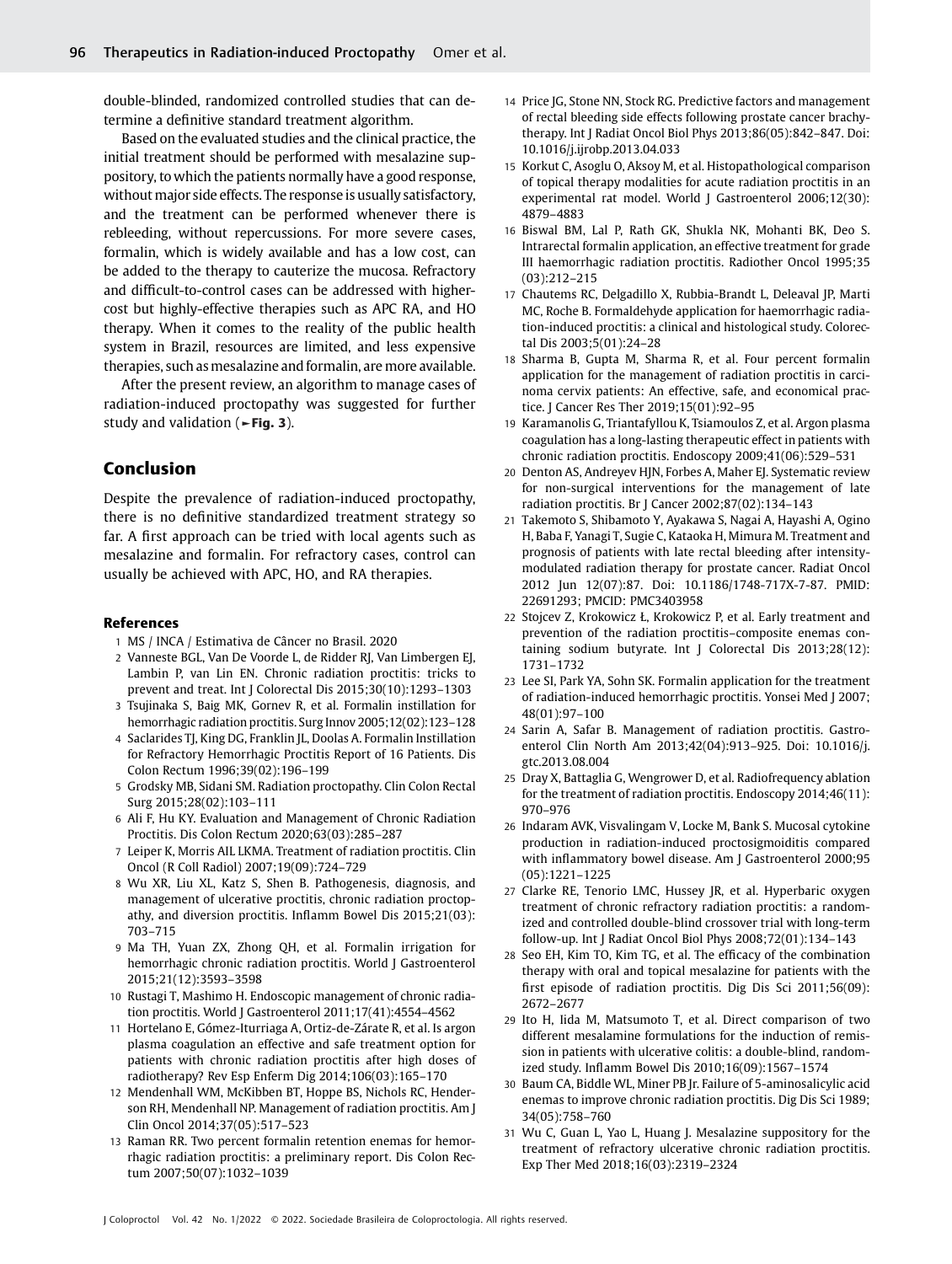- 32 Watanabe M, Nishino H, Sameshima Y, Ota A, Nakamura S, Hibi T. Alimentary Pharmacology and Therapeutics Randomised clinical trial: evaluation of the ef fi cacy of mesalazine (mesalamine) suppositories in patients with ulcerative colitis and active rectal in flammation – a placebo- controlled study. 2013:264–273
- 33 Sanguineti G, Franzone P, Marcenaro M, Foppiano F, Vitale V. Sucralfate versus mesalazine versus hydrocortisone in the prevention of acute radiation proctitis during conformal radiotherapy for prostate carcinoma. A randomized study. Strahlenther Onkol 2003;179(07):464–470
- 34 Jahraus CD, Bettenhausen D, Malik U, Sellitti M, St Clair WH, Lair WIHSTC. Prevention of acute radiation-induced proctosigmoiditis by balsalazide: a randomized, double-blind, placebo controlled trial in prostate cancer patients. Int J Radiat Oncol Biol Phys 2005 Dec 1;63(05):1483–7. Doi: 10.1016/j.ijrobp. 2005.04.032. Epub 2005 Aug 15. PMID: 16099600
- 35 Kruis W, Neshta V, Pesegova M, et al. Budesonide Suppositories Are Effective and Safe for Treating Acute Ulcerative Proctitis. Clin Gastroenterol Hepatol 2019;17(01):98–106.e4. Doi: 10.1016/j. cgh.2018.04.027 [Internet]
- 36 Sandborn WJ, Bosworth B, Zakko S, et al. Budesonide foam induces remission in patients with mild to moderate ulcerative proctitis and ulcerative proctosigmoiditis. Gastroenterology 2015;148(04): 740–750.e2. Doi: 10.1053/j.gastro.2015.01.037 [Internet]
- 37 Nunes VRT. Avaliação da mesalazina incorporada a polímero biodegradável no tratamento da retite actínica em ratos por meio de modelo alternativo de irradiação gama. J Coloproc 2018
- 38 Bansal N, et al. Exploring the management of radiation proctitis in current clinical practice. Journal of clinical and diagnostic research: JCDR 2016;10(06):XE01
- 39 Brown RB. A method of management of inoperable carcinoma of the bladder. Med J Aust 1969;1(01):23–24
- 40 Seow-Choen F, Goh HS, Eu KW, Ho YH, Tay SK. A simple and effective treatment for hemorrhagic radiation proctitis using formalin. Dis Colon Rectum 1993;36(02):135–138
- 41 Cullen SN, Frenz M, Mee A. Treatment of haemorrhagic radiation-induced proctopathy using small volume topical formalin instillation. Aliment Pharmacol Ther 2006;23(11):1575–1579
- 42 De Robles MS, Young CJ. Rubber Band Ligation of Hemorrhoids is often a Necessary Complement in the Management of Hemorrhagic Radiation Proctitis. Scand J Surg 2020 Jun;109(2): 108–114. Doi: 10.1177/1457496918822619. Epub 2019 Jan 11. PMID: 30632450
- 43 Stern DR, Steinhagen RM. Anorectal cancer following topical formalin application for haemorrhagic radiation proctitis. Colorectal Dis 2007;9(03):275–278
- 44 Ng KS, Holzgang M, Young C. Still a Case of "No Pain, No Gain"? An Updated and Critical Review of the Pathogenesis, Diagnosis, and Management Options for Hemorrhoids in 2020. Ann Coloproctol 2020;36(03):133–147
- 45 Pita I, Bastos P, Dinis-Ribeiro M. Pelvic Catastrophe after Elastic Band Ligation in an Irradiated Rectum. GE Port J Gastroenterol 2018;25(01):42–46
- 46 Girnius S, Cersonsky N, Gesell L, Cico S, Barrett W. Treatment of refractory radiation-induced hemorrhagic proctitis with hyperbaric oxygen therapy. Am J Clin Oncol 2006;29(06):588–592
- 47 Hoggan BL, Cameron AL. Systematic review of hyperbaric oxygen therapy for the treatment of non-neurological soft tissue radiation-related injuries. Support Care Cancer 2014;22(06): 1715–1726
- 48 Bhutani S, Vishwanath G. Hyperbaric oxygen and wound healing. Indian J Plast Surg 2012;45(02):316–324
- 49 Mathai V, Seow-Choen F. Endoluminal formalin therapy for haemorrhagic radiation proctitis. British Journal of Surgery 1995;82(02):190.<https://doi.org/10.1002/bjs.1800820216>
- 50 Roche BChautems R, Marti M. Application of Formaldehyde for Treatment of Hemorrhagic Radiation-Induced Proctitis. World J Surg1996;20:1092–1095.<https://doi.org/10.1007/s002689900166>
- 51 Counter SF, Froese DP, Hart MJ. Prospective evaluation of formalin therapy for radiation proctitis. The American Journal of Surgery 1999;177(05):396–398ISSN 0002-9610, [https://doi.](https://doi.org/10.1016/S0002-9610(99)00072-0) [org/10.1016/S0002-9610\(99\)00072-0](https://doi.org/10.1016/S0002-9610(99)00072-0)
- 52 Ismail MA, Qureshi MA. Formalin dab for haemorrhagic radiation proctitis. Annals of the Royal College of Surgeons of England 2002;84(04):263
- 53 Luna-Pérez P, Rodríguez-Ramírez SE. Formalin instillation for refractory radiation-induced hemorrhagic proctitis. J Surg Oncol 2002 May;80(01):41–4. Doi: 10.1002/jso.10095. PMID: 11967906
- 54 Parikh S, Hughes C, Salvati EP, Eisenstat T, Oliver G, Chinn B, Notaro J. Treatment of hemorrhagic radiation proctitis with 4 percent formalin. Dis Colon Rectum 2003 May;46(05):596–600. Doi: 10.1007/s10350-004-6614-1. PMID: 12792434
- 55 Tsujinaka S, Baig MK, Gornev R, De la Garza C, Hwang JK, Sands D, Wexner SD. Formalin instillation for hemorrhagic radiation proctitis. Surgical innovation 2005;12(02):123–128
- 56 de Parades V, et al. Formalin application in the treatment of chronic radiation-induced hemorrhagic proctitis — an effective but not risk-free procedure: a prospective study of 33 patients. Diseases of the Colon & Rectum 2005;48(08):1535–1541
- 57 Eriksen PL, Tougaard RS, T∅ttrup A. Clinical and proctoscopic evaluation of topical formalin application in the treatment of chronic radiation proctitis. Scandinavian Journal of Surgery 2013;102(02):96–100
- 58 Pironi D, et al. Chronic radiation-induced proctitis: the 4% formalin application as non-surgical treatment. International Journal of Colorectal Disease 2013;28(02):261–266
- 59 Dziki Ł, et al. Formalin therapy for hemorrhagic radiation proctitis. Pharmacological Reports 2015;67(05):896–900
- 60 Sharma B, et al. Four percent formalin application for the management of radiation proctitis in carcinoma cervix patients: An effective, safe, and economical practice. Journal of Cancer Research and Therapeutics 2019;15(01):92
- 61 Tabaja L, Sidani SM. Management of Radiation Proctitis. Dig Dis Sci 2018;63(09):2180–2188. Doi: 10.1007/s10620-018-5163-8 [Internet]
- 62 Zhou C, Adler DC, Becker L, et al. Effective treatment of chronic radiation proctitis using radiofrequency ablation. Therap Adv Gastroenterol 2009;2(03):149–156
- 63 McCarty TR, Garg R, Rustagi T. Efficacy and safety of radiofrequency ablation for treatment of chronic radiation proctitis: A systematic review and meta-analysis. J Gastroenterol Hepatol 2019;34(09):1479–1485
- 64 Markos P, Bilic B, Ivekovic H, Rustemovic N. Radiofrequency ablation for gastric antral vascular ectasia and radiation proctitis. Indian J Gastroenterol 2017;36(02):145–148
- 65 Rosenfeld Greg, Enns Robert. Argon photocoagulation in the treatment of gastric antral vascular ectasia and radiation proctitis. Canadian Journal of Gastroenterology 2009;23(12): 801–804
- 66 Sakai E, Takahashi H, Inamori M, Endo H, Akiyama T, Akimoto K, Mawatari H, Nozaki Y, Fujita K, Yoneda M, Goto A, Abe Y, Kobayashi N, Kubota K, Ueno N, Nakajima A. Utility of endoscopic argon plasma coagulation in the treatment of radiation proctitis. Digestion 2007;75(04):180. Doi: 10.1159/000106976. Epub 2007 Aug 8. PMID: 17687188
- 67 O'Connor John J. Argon laser treatment of radiation proctitis. Archives of Surgery 1989;124(06):749–749
- 68 Taïeb S, Rolachon A, Cenni JC, et al. Effective use of argon plasma coagulation in the treatment of severe radiation proctitis. Dis Colon Rectum 2001;44(12):1766–1771
- 69 Tjandra JJ, Sengupta S. Argon plasma coagulation is an effective treatment for refractory hemorrhagic radiation proctitis. Dis Colon Rectum 2001;44(12):1759–1765, discussion 1771
- 70 Sebastian S, O'Connor H, O'Morain C, Buckley M. Argon plasma coagulation as first-line treatment for chronic radiation proctopathy. J Gastroenterol Hepatol 2004;19(10):1169–1173